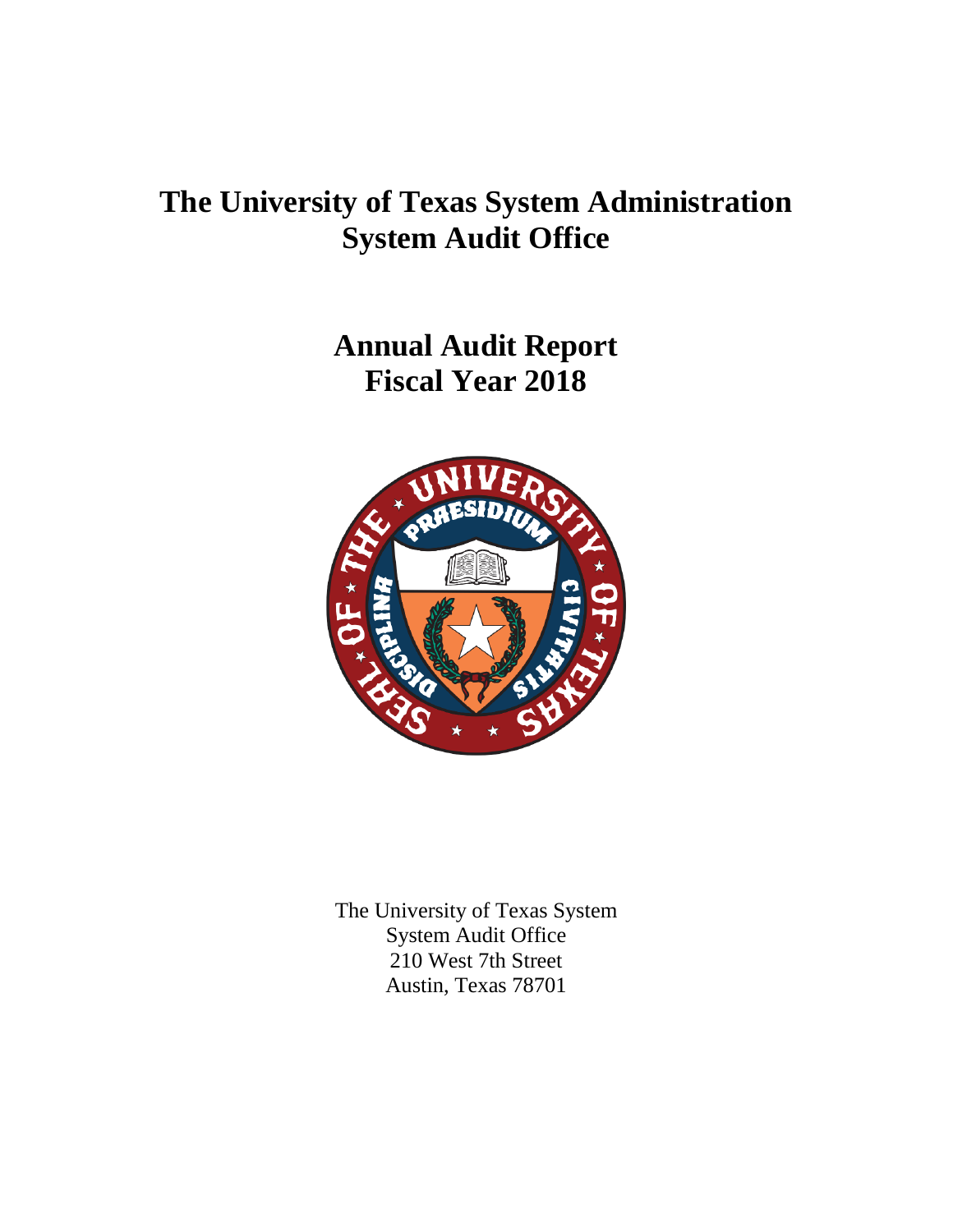

## **TABLE OF CONTENTS**

| I. COMPLIANCE WITH TEXAS GOVERNMENT CODE, SECTION 2102.015  1 |
|---------------------------------------------------------------|
|                                                               |
| III. CONSULTING SERVICES & NON-AUDIT SERVICES COMPLETED 15    |
|                                                               |
|                                                               |
|                                                               |
|                                                               |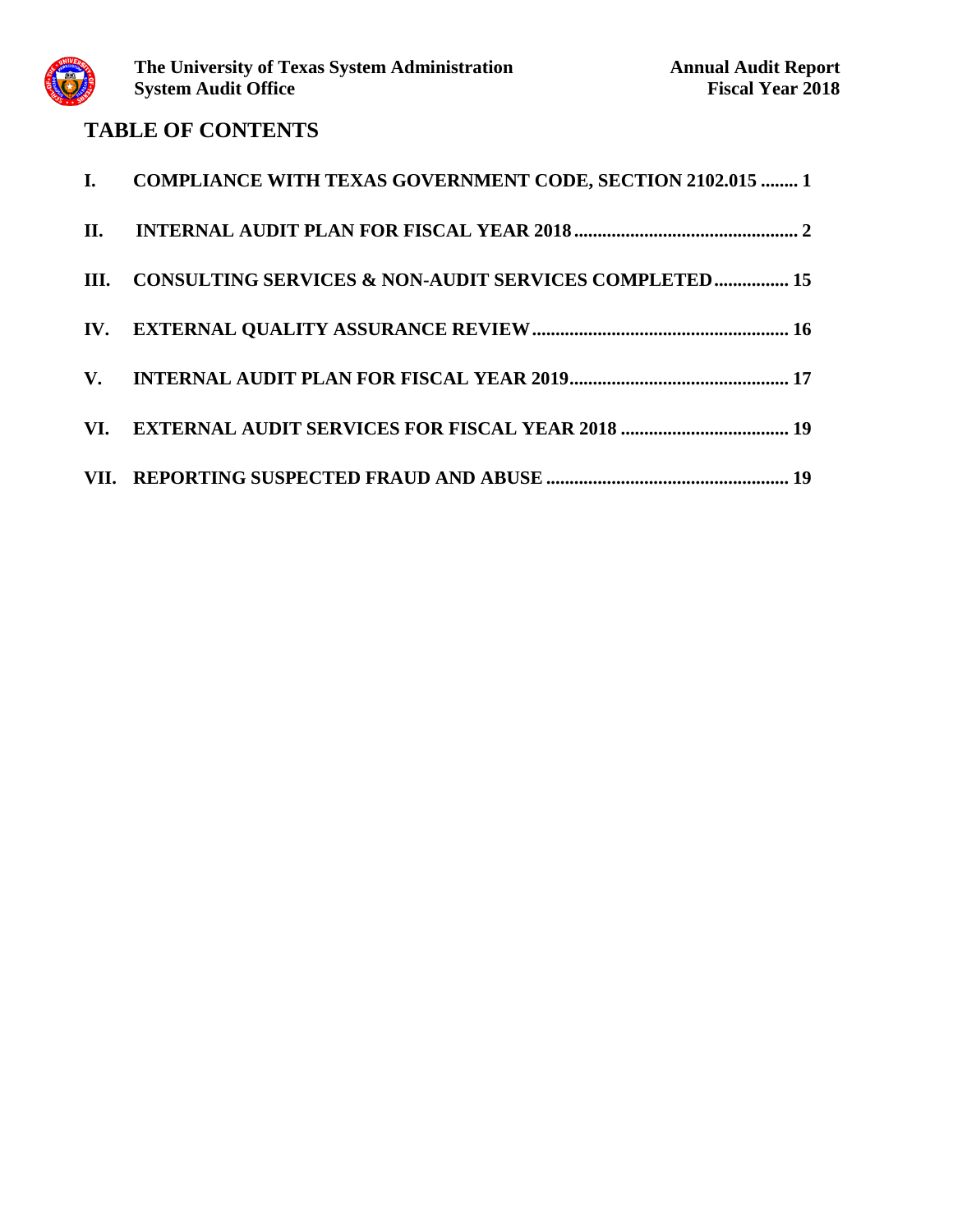#### **I. Compliance with Texas Government Code, Section 2102.015: Posting the Internal Audit Plan, Internal Audit Annual Report, and Other Audit information on Internet Web site**

The System Audit Office FY 2018 Internal Audit Annual Report, which includes its approved FY 2019 Annual Audit Plan (see Section V), a summary of weaknesses/concerns and related actions taken resulting from the FY 2018 Annual Audit Plan (see Section II) can be found on the UT System website (specifically, the "Reports to State" webpage http://www.utsystem.edu/documents/reports-state, choosing "Annual Audit Reports" from the "Report Type" drop down menu). The annual report can be found at [http://www.utsystem.edu/offices/system](http://www.utsystem.edu/offices/system-audit/about-internal-audit)[audit/about-internal-audit](http://www.utsystem.edu/offices/system-audit/about-internal-audit)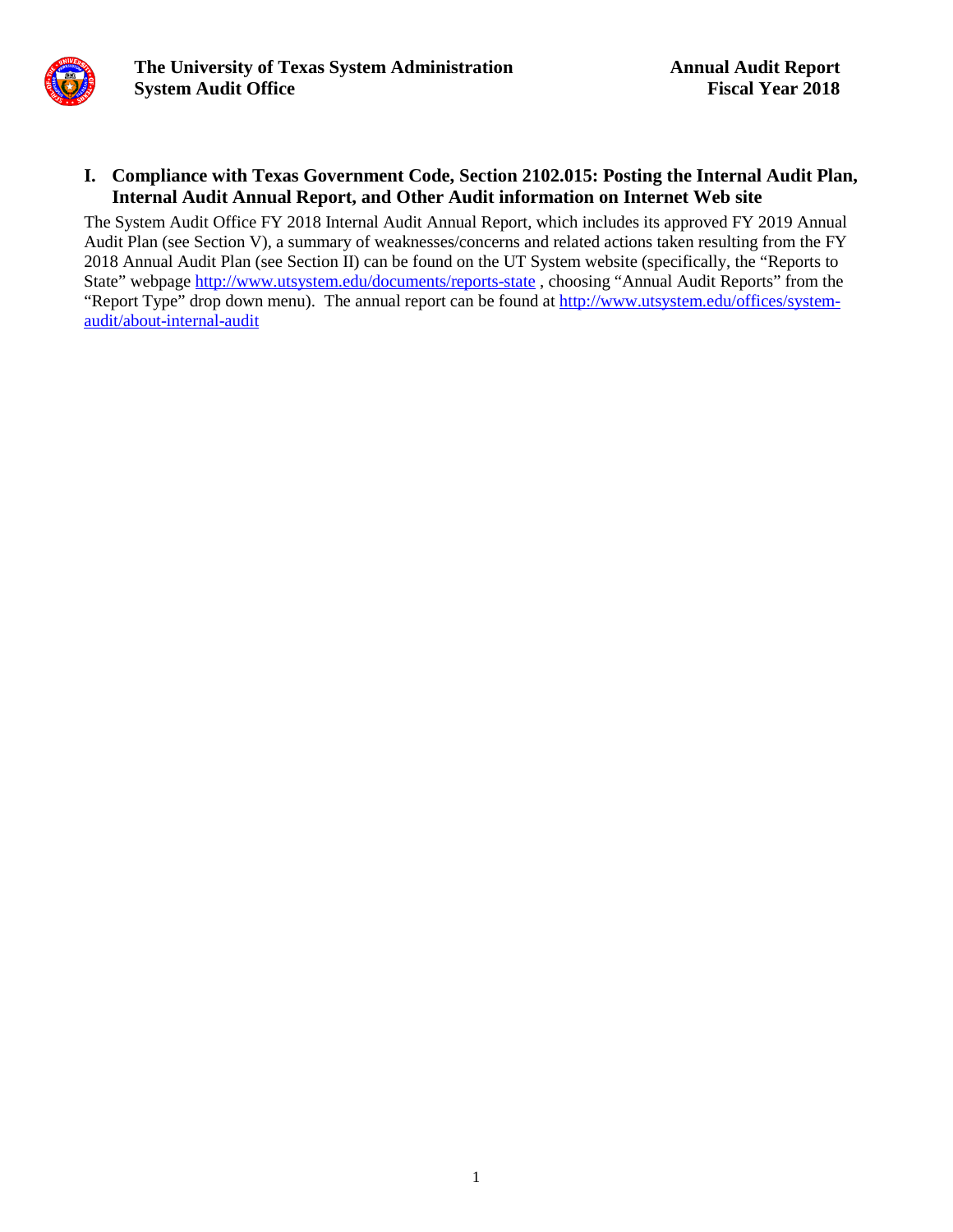

### **II. Internal Audit Plan for Fiscal Year 2018**

| FY 2018 Audit Plan - Engagements                                                            | <b>Status of Plan</b> |
|---------------------------------------------------------------------------------------------|-----------------------|
| <b>Risk Based Audits</b>                                                                    |                       |
| Wide Area Network Management Audit                                                          | 07/17/18              |
| Web Accessibility Audit                                                                     | Cancelled             |
| System Administration UT Share User Access Review                                           | Carried Forward       |
| Oil and Gas Producers Audit - QEP                                                           | 10/26/18              |
| AUF Projects Oversight and Monitoring Review                                                | 08/01/18              |
| <b>Conflicts of Interest and Commitment Audit</b>                                           | 02/02/18              |
| GPO Accreditation Applications Review                                                       | 8/27/18               |
| <b>GPO Control Validation Review</b>                                                        | 8/20/18               |
| <b>Faculty STARs Program Outcomes Review</b>                                                | Cancelled             |
| UT Austin Dell Medical School Use of AUF Audit                                              | 11/03/17              |
| <b>Required (Externally and Internally) Audits</b>                                          |                       |
| UT System Administration & Consolidated FY 2017 Financial Audit Assistance                  | Deloitte Report       |
| UTS142.1 Account Reconciliations & Subcertifications FY 2017 Audit                          | 12/04/17              |
| UT System Administration & Consolidated FY 2018 Financial Audit Assistance                  | Deloitte Report       |
| Guidance to Institutions on Systemwide Financial Audit - FY 2017 and FY 2018                | Complete - Report NA  |
| NCAA Agreed-Upon Procedures at UT Arlington                                                 | 01/16/18              |
| NCAA Agreed-Upon Procedures at UT El Paso                                                   | 01/16/18              |
| NCAA Agreed-Upon Procedures at UT San Antonio                                               | 01/16/18              |
| NCAA Agreed-Upon Procedures at UT Rio Grande Valley                                         | 01/16/18              |
| Chief Administrator Travel, Entertainment & University Residence Maintenance Expense Audits | Carried Forward       |
| UTIMCO CEO/CIO & Executive Travel and Other Expenses Audit                                  | Carried Forward       |
| <b>Benefits Proportionality Audit</b>                                                       | 05/31/18              |
| Executive Travel and Entertainment Expenses Audit                                           | 10/18/18              |
| Presidential Travel and Entertainment Expenses Audit                                        | 02/26/18              |
| Texas Administrative Code Section 202 Audit                                                 | 11/03/17              |
| <b>Consulting Projects</b>                                                                  |                       |
| UTIMCO Software Development Life Cycle (SDLC) Review                                        | 02/23/2018            |
| Data Governance Consulting                                                                  | Cancelled             |
| <b>Benefits Administration System Consulting</b>                                            | Ongoing - Report NA   |
| UT Share Post Implementation Review                                                         | 08/06/18              |
| UT Share Operating and Executive Committees Participation                                   | Ongoing – Report NA   |
| Key Performance Indicators for Institutional Leadership Project                             | Cancelled             |
| <b>Pilot Institutional Review Project</b>                                                   | Cancelled             |
| Policy Management Review                                                                    | Ongoing – Report NA   |
| <b>Quantum Leaps Consulting</b>                                                             | Ongoing – Report NA   |
| <b>Construction Consulting</b>                                                              | Cancelled             |
| <b>Uniform Guidance Consulting</b>                                                          | Cancelled             |
| <b>Enterprise Risk Management Consulting</b>                                                | Ongoing - Report NA   |
| System Administration Committees and Councils                                               | Ongoing - Report NA   |
| General Audit Assistance to System Administration                                           | Ongoing – Report NA   |
| OGC Claims & Financial Litigation Review                                                    | 04/13/18              |
| <b>Continuous Monitoring Project</b>                                                        | Complete - Report NA  |
| <b>Cybersecurity Reporting Framework</b>                                                    | Ongoing - Report NA   |
|                                                                                             |                       |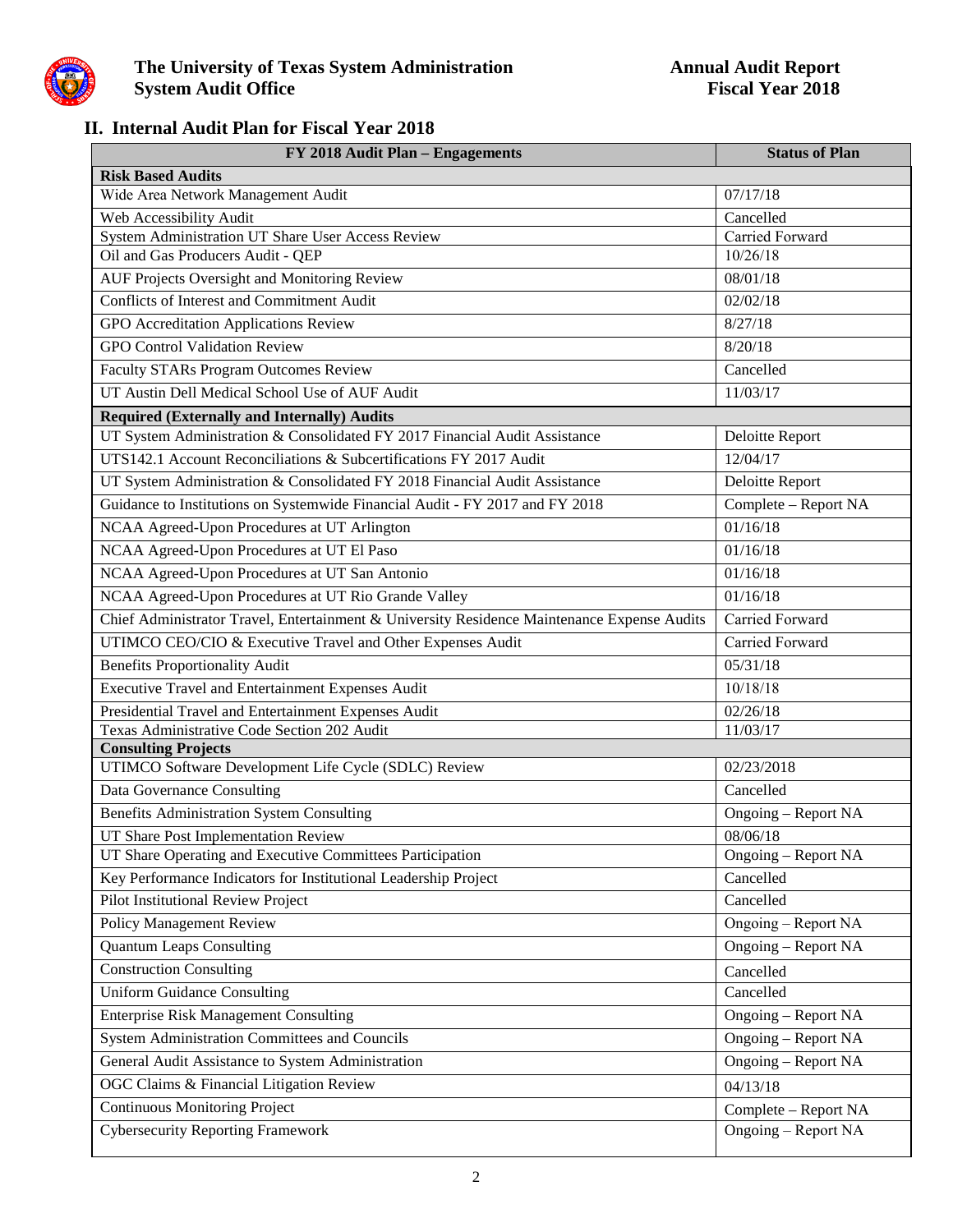

| <b>Investigations</b>                                                               | <b>Status of Plan</b>                             |
|-------------------------------------------------------------------------------------|---------------------------------------------------|
| <b>UTPB</b> Special Review                                                          | <b>Internal Memo</b>                              |
| <b>UTT Special Review</b>                                                           | <b>Internal Memo</b>                              |
| <b>UTPB</b> Special Review                                                          | <b>Internal Memo</b>                              |
| <b>Follow Up</b>                                                                    |                                                   |
| <b>System Audit Follow Up Procedures</b>                                            | Various Memos                                     |
| <b>Development - Operations</b>                                                     |                                                   |
| <b>Internal Audit Strategy</b>                                                      | Ongoing - Report NA                               |
| <b>Assistance to Institutions</b>                                                   | Ongoing - Report NA                               |
| <b>General Communications</b>                                                       | Ongoing – Report NA                               |
| Systemwide Internal Audit Council, Communication, and Education                     | Ongoing - Report NA                               |
| <b>Online Reporting</b>                                                             | Ongoing - Report NA                               |
| Fraud and Investigation Tracking                                                    | Ongoing – Report NA                               |
| <b>Priority Findings</b>                                                            | Ongoing - Report NA                               |
| Metrics                                                                             | Cancelled                                         |
| Data Analytics                                                                      | Ongoing - Report NA                               |
| <b>ACRM Committee and Board of Regents</b>                                          | Ongoing – Report NA                               |
| Systemwide Annual Risk Assessment and Audit Plan                                    | Ongoing – Report NA                               |
| Systemwide TeamMate Administration Support                                          | Ongoing - Report NA                               |
| <b>Systemwide TeamMate Administration Processes</b>                                 | Ongoing - Report NA                               |
| Management of the Internal Audit Activity                                           | Ongoing - Report NA                               |
| <b>UTIMCO</b> Meetings and Oversight Activities                                     | <b>Ongoing - Report NA</b>                        |
| UT System Administration Internal Audit Committee                                   | Ongoing – Report NA                               |
| <b>External Reporting and Requests</b>                                              | Ongoing – Report NA                               |
| TeamMate Maintenance, Website Updates, SP Site Management                           | Ongoing – Report NA                               |
| System Audit Office Annual Risk Assessment and Audit Plan                           | Ongoing – Report NA                               |
| <b>System Audit Quality Assurance Activities</b>                                    | <b>Ongoing - Report NA</b>                        |
| <b>Development - Initiatives and Education</b>                                      |                                                   |
| <b>Audit Governance</b>                                                             | Ongoing - Report NA                               |
| <b>Risk Assessment Process</b>                                                      | <b>Ongoing - Report NA</b>                        |
| Quality Program and Metrics Implementation                                          | Ongoing – Report NA                               |
| Resource Capabilities and Knowledge/Resource Management                             | Ongoing – Report NA                               |
| <b>Common Audit Reporting</b>                                                       | Ongoing – Report NA                               |
| Audit Team Capabilities and Leadership Development                                  | Ongoing – Report NA                               |
| <b>Internal Audit Staff Training</b><br>Professional Organizations and Associations | <b>Ongoing - Report NA</b><br>Ongoing - Report NA |
|                                                                                     |                                                   |

#### *Deviations from Audit Plan Submitted:*

The System Audit Office completed its FY 2018 annual audit plan except those noted above as "in progress" and the deviations noted below. Engagements in progress at the end of FY 2018 were carried forward for completion in FY 2019. Changes from the original FY 2018 annual audit plan were presented to and approved by the UT System Administration Internal Audit Committee throughout the fiscal year as follows.

- *Projects Cancelled:* Web Accessibility Audit; Faculty STARs Program Outcomes Review; Data Governance Consulting; Key Performance Indicators for Institutional Leadership Project; Pilot Institutional Review Project; Construction Consulting; and Uniform Guidance Consulting; and Metrics.
- *Projects Added:* Benefits Proportionality Audit; Office of General Counsel Claims & Financial Litigation Review; Continuous Monitoring Project; Cybersecurity Reporting Framework.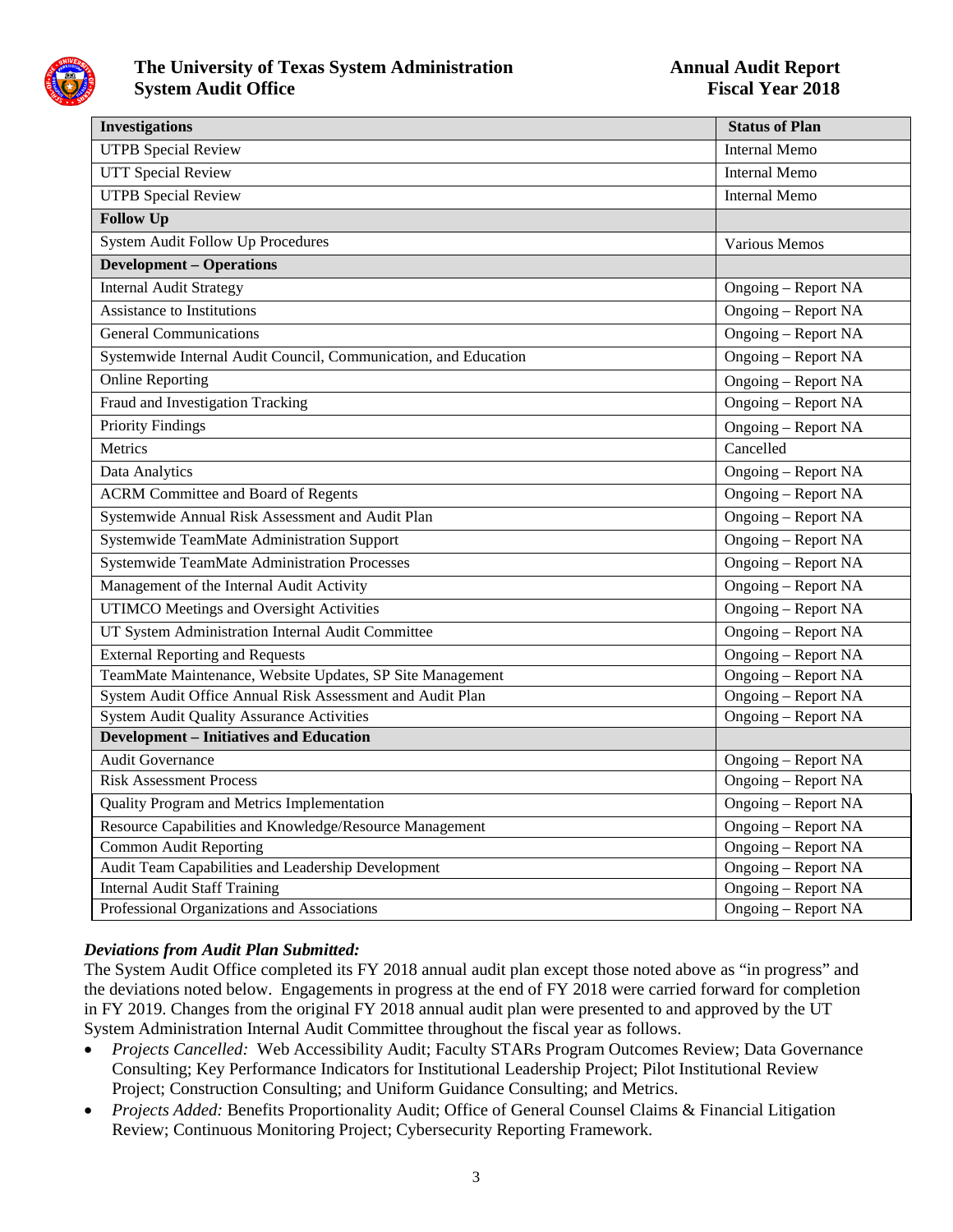

#### *TEC Section 51.9337(h):*

Senate Bill 20 (84th Legislative Session) made several modifications and additions to Texas Government Code (TGC) and Texas Education Code (TEC) related to purchasing and contracting. Effective September 1, 2015, TEC §51.9337 requires that, "The chief auditor of an institution of higher education shall annually assess whether the institution has adopted the rules and policies required by this section and shall submit a report of findings to the state auditor." The System Audit Office conducted this required assessment for FY 2018, and found the following:

Based on review of current institutional policy and the UT System Board of Regents' Rules and Regulations, UT System Administration has generally adopted all of the rules and policies required by TEC §51.9337. Review and revision of System policy is an ongoing process. These rules and policies will continue to be assessed annually to ensure continued compliance with TEC 51.9337.

#### *Compliance with the Benefits Proportionality Audit Requirements for Higher Education Institution:*

Rider 8, page III-45, of the General Appropriations Act (85th Legislature, Conference Committee Report), requires that higher education institutions conduct an internal audit during fiscal year 2018 of benefits proportional by fund, using a methodology prescribed by the State Auditor's Office. The rider requires that the audit examine appropriation years (AY) 2015 through 2017 and be completed no later than August 31, 2018. To comply with Rider 8, a benefits proportionality audit was conducted as part of the FY 2018 annual audit plan and issued on May 31, 2018 (and is included in Section II below).

#### *TGC Section 2102.015:*

A summary table of recommendations made to address issues identified from FY 2018 engagements, the actions planned to be taken by management, and the current implementation status is included on the following pages to address web site posting requirements as required by Texas Government Code Section 2102.015.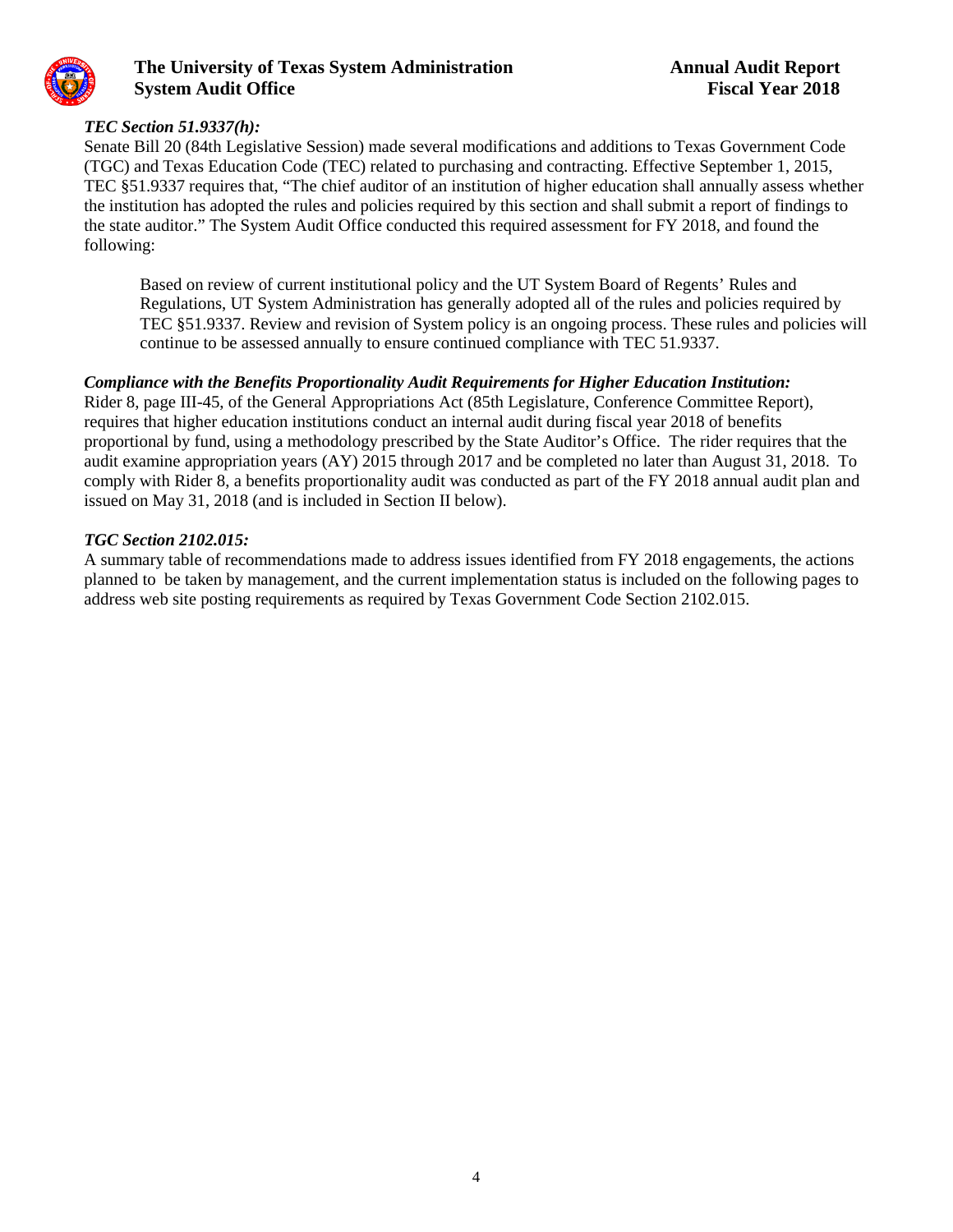

| <b>Report Date</b> | <b>Report Name</b>                                | <b>Recommendations to address Issues</b>                                                                                                                                                                                                                                                                                                                                                        | <b>Management Response/Action Plan</b>                                                                                                                                                                                                                                                                                                                                                                                                                                                                                                                                                                                                                                                                                                                                                                                             | <b>Status</b>                |
|--------------------|---------------------------------------------------|-------------------------------------------------------------------------------------------------------------------------------------------------------------------------------------------------------------------------------------------------------------------------------------------------------------------------------------------------------------------------------------------------|------------------------------------------------------------------------------------------------------------------------------------------------------------------------------------------------------------------------------------------------------------------------------------------------------------------------------------------------------------------------------------------------------------------------------------------------------------------------------------------------------------------------------------------------------------------------------------------------------------------------------------------------------------------------------------------------------------------------------------------------------------------------------------------------------------------------------------|------------------------------|
| 09/18/17           | <b>Treasury Function Audit</b>                    | <b>Recommendation 1:</b><br>SBO management should work with SIS to obtain the<br>access they need to generate reports within PeopleSoft that<br>will allow the department to perform periodic reviews of<br>users with assigned user roles and permission lists that<br>provide access to critical treasury and payroll data to<br>ensure that user access is appropriate for their job duties. | <b>Management Response 1:</b><br>SBO management concurs with the recommendation to<br>enhance the review of access for critical treasury and<br>payroll data. Instead of handling the review on a<br>decentralized basis, SBO management respectfully<br>recommends the SIS team lead the access control<br>review for the UTShare cohort in consultation with<br>SBO. SIS has staff that is trained in information security<br>and access control as well as access to the appropriate<br>PeopleSoft tools. Once the cohort-wide review is<br>complete, OTIS can work with SBO, OHR, the<br>Controller's Office and other applicable functional<br>departments to review whether user access is<br>appropriate.                                                                                                                   | Follow-up to<br>be performed |
|                    |                                                   | <b>Recommendation 2:</b><br>SBO should coordinate with the Controller's Office, since<br>System Administration has completed its move to the new<br>UT System Building, to perform a review of those with<br>access to the check printing room to ensure access is still<br>appropriate.                                                                                                        | <b>Management Response 2:</b><br>SBO management concurs with the recommendation to<br>enhance the review of physical access for secured areas.<br>Due to a logistics change prior to move-in, the check<br>printers are located on floor 13 (instead of floor 12) of<br>the new UT System building in an "unsecured" room.<br>Although the room can be locked with a physical key,<br>the room does not have a camera or electronic/pass code<br>security. SBO is waiting on Facilities Management to<br>provide information about whether the check printing<br>room will be converted into a fully secured room as well<br>as the timing of any construction required (similar to the<br>construction of the "secure" room on floor 12).<br>Currently, SBO does not have a key to access the check<br>printing room on floor 12. | Implemented                  |
| 11/3/17            | UT Austin Dell Medical<br>School Use of AUF Audit | <b>Recommendation 1:</b><br>After UT Austin publishes its contract management<br>handbook and establishes a risk analysis procedure, the<br>DMS finance department should develop and implement a<br>risk-based contract monitoring process.                                                                                                                                                    | <b>Management Response 1:</b><br>DMS finance and legal departments have started to<br>develop and implement a risk-based contract monitoring<br>process in partnership with UT Austin that is compliant<br>with the finalized contract management handbook.<br>DMS has hired a dedicated contract manager and is<br>seeking to purchase and implement a contract<br>management system by the end of 2017 to assist with<br>the post-contract execution process.                                                                                                                                                                                                                                                                                                                                                                    | Follow-up to<br>be performed |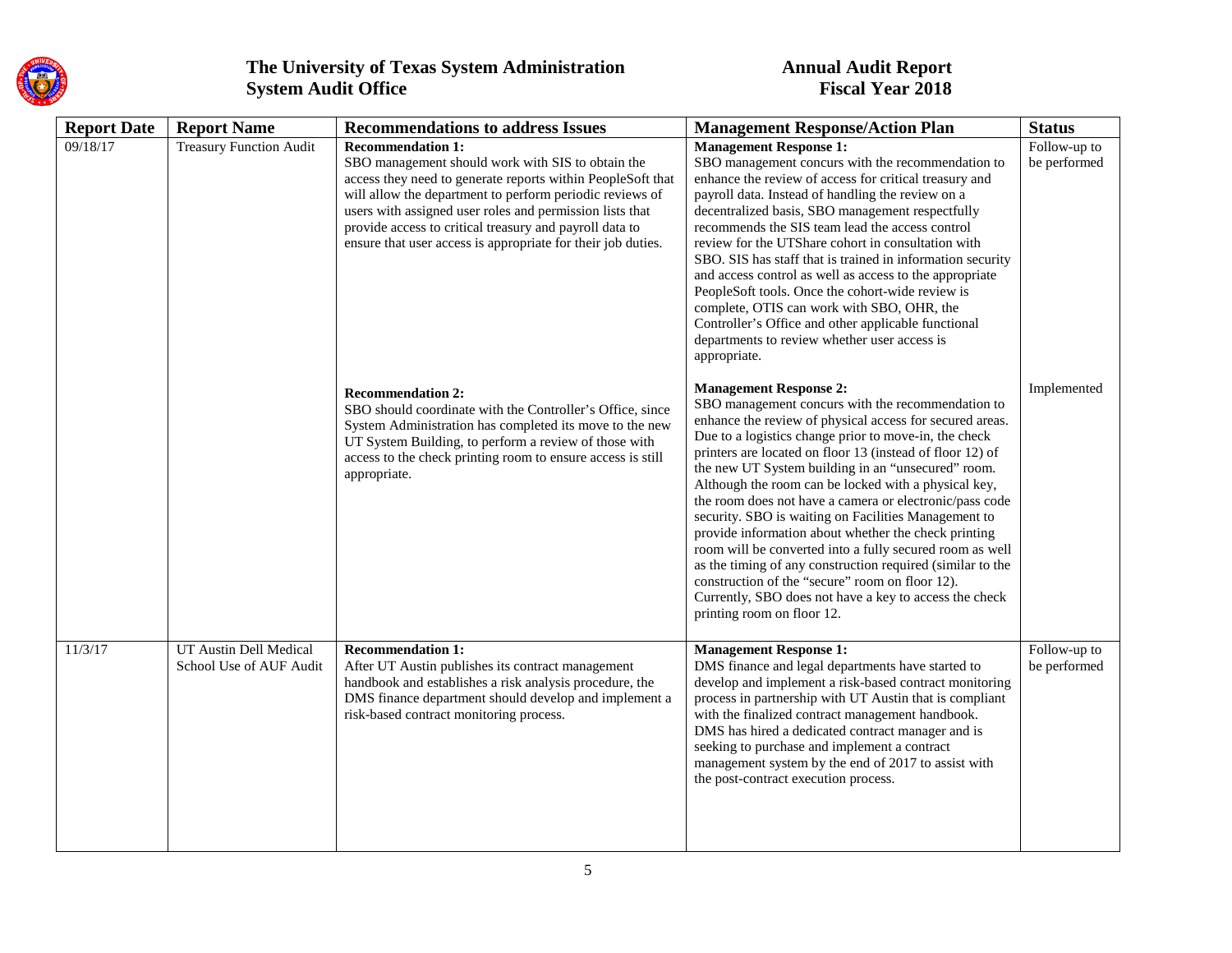

| <b>Report Date</b> | <b>Report Name</b>                                               | <b>Recommendations to address Issues</b>                                                                                                                                                                                                                                        | <b>Management Response/Action Plan</b>                                                                                                                                                                                                                                                                                                                                                                                                                                                                                                                                                                                                                                                                                    | <b>Status</b>                                |
|--------------------|------------------------------------------------------------------|---------------------------------------------------------------------------------------------------------------------------------------------------------------------------------------------------------------------------------------------------------------------------------|---------------------------------------------------------------------------------------------------------------------------------------------------------------------------------------------------------------------------------------------------------------------------------------------------------------------------------------------------------------------------------------------------------------------------------------------------------------------------------------------------------------------------------------------------------------------------------------------------------------------------------------------------------------------------------------------------------------------------|----------------------------------------------|
| 11/3/17            | UT Austin Dell Medical<br>School Use of AUF Audit<br>(continued) | <b>Recommendation 2:</b><br>DMS management should ensure that its procurement<br>activities comply with UT Austin procurement procedures<br>and coordinate with appropriate departments when<br>available services are not suitable to meet the needs of the<br>medical school. | <b>Management Response 2:</b><br>In the spring and summer of 2017, DMS management<br>instituted additional controls and processes to<br>coordinate purchasing and contracting with UT Austin<br>Procurement and Payment Services. DMS management<br>will continue to partner with UT Austin Procurement<br>and Payment Services to ensure compliance with UT<br>Austin procurement procedures.                                                                                                                                                                                                                                                                                                                            | Follow-up to<br>be performed<br>Follow-up to |
|                    |                                                                  | <b>Recommendation 3:</b><br>DMS management should obtain all approvals required by<br>the DMS Approval Matrix and establish consistent<br>methods of documenting those approvals.                                                                                               | <b>Management Response 3:</b><br>All DMS expenditures are processed through the<br>internal control environment of UT Austin. In the<br>spring and summer of 2017, DMS management<br>developed an internal documentation of approvals<br>matrix to enhance the internal control environment<br>within DMS. DMS management will ensure that<br>appropriate approvals and documentation are obtained<br>according to the internal DMS approval matrix.<br>However, it should be noted that certain transfers to<br>other UT Austin departments or schools for goods and<br>services may occur within the UT Austin accounting<br>system without prior written approval from DMS<br>management for the specific transaction. | be performed<br>Implemented                  |
|                    |                                                                  | <b>Recommendation 4:</b><br>Consistent with the stated purpose of the STARs program,<br>DMS management should ensure that future STARs<br>projects submitted to UT System directly support the<br>recruitment and retention of outstanding faculty.                             | <b>Management Response 4:</b><br>DMS management will continue to work with UT<br>Austin and UT System to ensure that STARs funding is<br>spent according to all applicable policies and guidelines.                                                                                                                                                                                                                                                                                                                                                                                                                                                                                                                       |                                              |
| 11/3/17            | Texas Administrative<br>Code Section 202 Audit                   | <b>Recommendation 1:</b><br>The Information Security Office (ISO) should implement<br>and maintain a risk management strategy across the<br>organization to manage security risk to UT System<br>Administration IT operations and assets.                                       | <b>Management Response 1:</b><br>The ISO has recently become aware of an effort to<br>develop a strategic enterprise-level risk management<br>program. This program may also include a security risk<br>management strategy that satisfies this finding. The<br>Audit, Compliance, and Risk Management Committee<br>of the Board of Regents is meeting on November 8th<br>and November 9th, 2017 to discuss enterprise risk<br>management. The ISO will publish an update with a<br>plan to develop this strategy by February 28th, 2018.                                                                                                                                                                                 | Implemented                                  |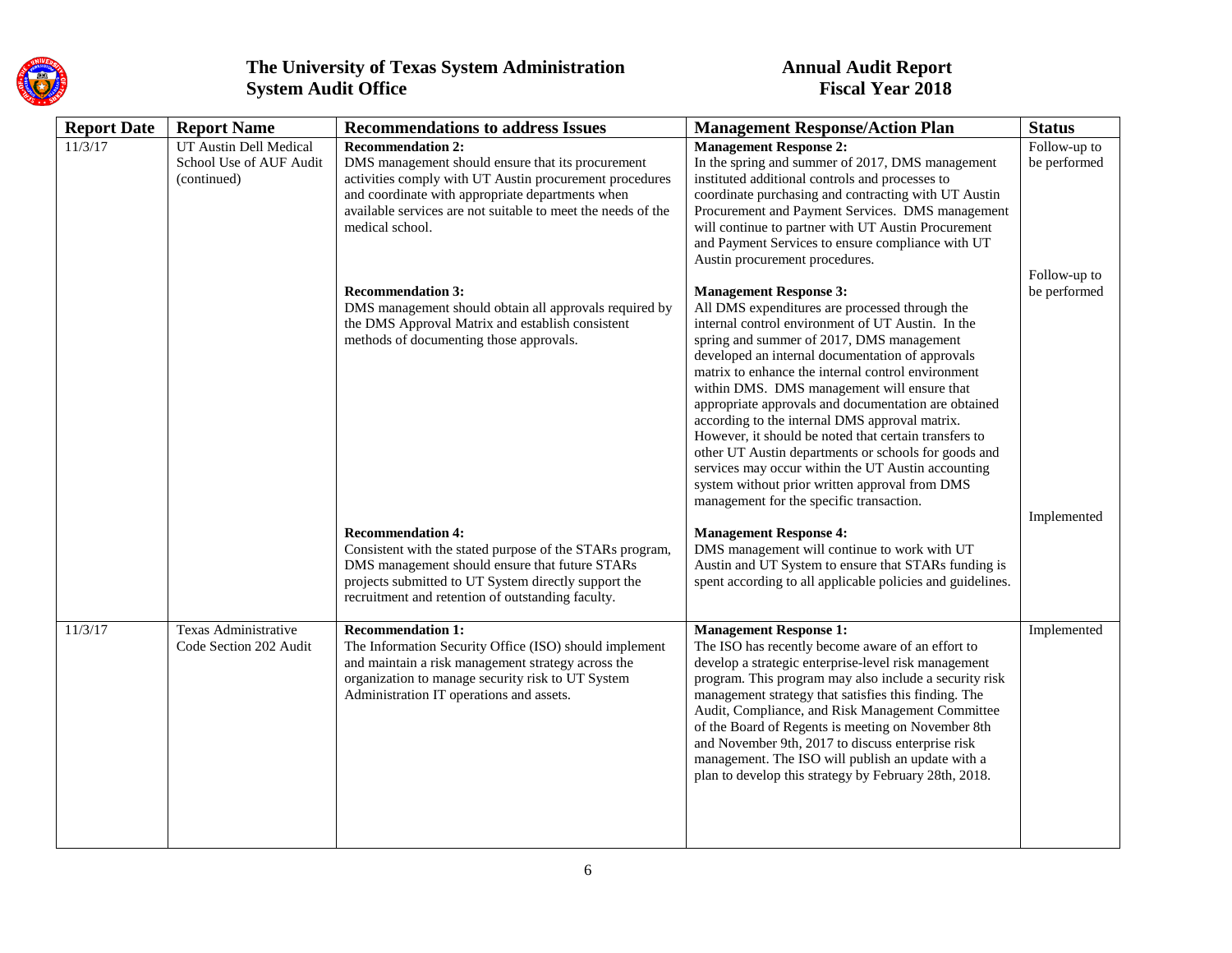

| <b>Report Date</b> | <b>Report Name</b>                                            | <b>Recommendations to address Issues</b>                                                                                                                                                                                                          | <b>Management Response/Action Plan</b>                                                                                                                                                                                                                                                                                                                                                                                                                                                                                                                                                                                                                                                                                                         | <b>Status</b>                |
|--------------------|---------------------------------------------------------------|---------------------------------------------------------------------------------------------------------------------------------------------------------------------------------------------------------------------------------------------------|------------------------------------------------------------------------------------------------------------------------------------------------------------------------------------------------------------------------------------------------------------------------------------------------------------------------------------------------------------------------------------------------------------------------------------------------------------------------------------------------------------------------------------------------------------------------------------------------------------------------------------------------------------------------------------------------------------------------------------------------|------------------------------|
| 11/3/17            | Texas Administrative<br>Code Section 202 Audit<br>(continued) | <b>Recommendation 2:</b><br>The ISO should update and maintain an IT inventory to<br>include the classification of data stored or processed on all<br>UT System Administration hardware and software assets.                                      | <b>Management Response 2:</b><br>1) The ISO will use available tools to perform scans and<br>improve our existing inventory of UT System<br>Administration-owned or managed computing devices<br>deployed throughout the institution.<br>2) The inventory will designate mission critical<br>applications, systems that contain Confidential data, and<br>the Information Resource Owner.<br>3) The inventory will be classified through a<br>collaborative effort between the ISO, the department<br>Information Security Administrator, and data owner.<br>4) The inventory will be updated at least annually or<br>after a significant change has occurred that may lead to<br>reclassification of the information system resource(s).      | Implemented                  |
|                    |                                                               | <b>Recommendation 3:</b><br>The ISO should create a process for ensuring milestones<br>exist for plans of action and security remediation activities.                                                                                             | <b>Management Response 3:</b><br>1) The ISO will use industry-accepted methodologies<br>and processes to establish and track milestones for<br>security remediation activities. These milestones are<br>intended to correct deficiencies noted during ongoing<br>assessments of the security controls in order to reduce<br>risk to an acceptable level and align with current policy<br>and standards.<br>2) Plan of Action and Milestones will include high level<br>objectives inclusive of remediation tasks; scheduled<br>dates for reaching these milestones; criticality rating;<br>and responsible parties.<br>3) The ISO will approach this in two phases<br>4) The ISO will report the status in the FY19 annual<br>security report. | Follow-up to<br>be performed |
|                    |                                                               | <b>Recommendation 4:</b><br>The ISO should provide additional training more<br>frequently than the two-year requirement to ensure end<br>users are aware of and able to assist in guarding against<br>high risk, pervasive cybersecurity threats. | <b>Management Response 4:</b><br>1) The ISO will design a general security awareness<br>program for all System Administration users which will<br>include at least annual security awareness training that<br>will be implemented through a variety of avenues.<br>2) The ISO will collaborate with other technology and<br>privacy teams to review the general security awareness<br>program annually and update as necessary based on<br>industry-recognized emerging security threats.                                                                                                                                                                                                                                                      | Implemented                  |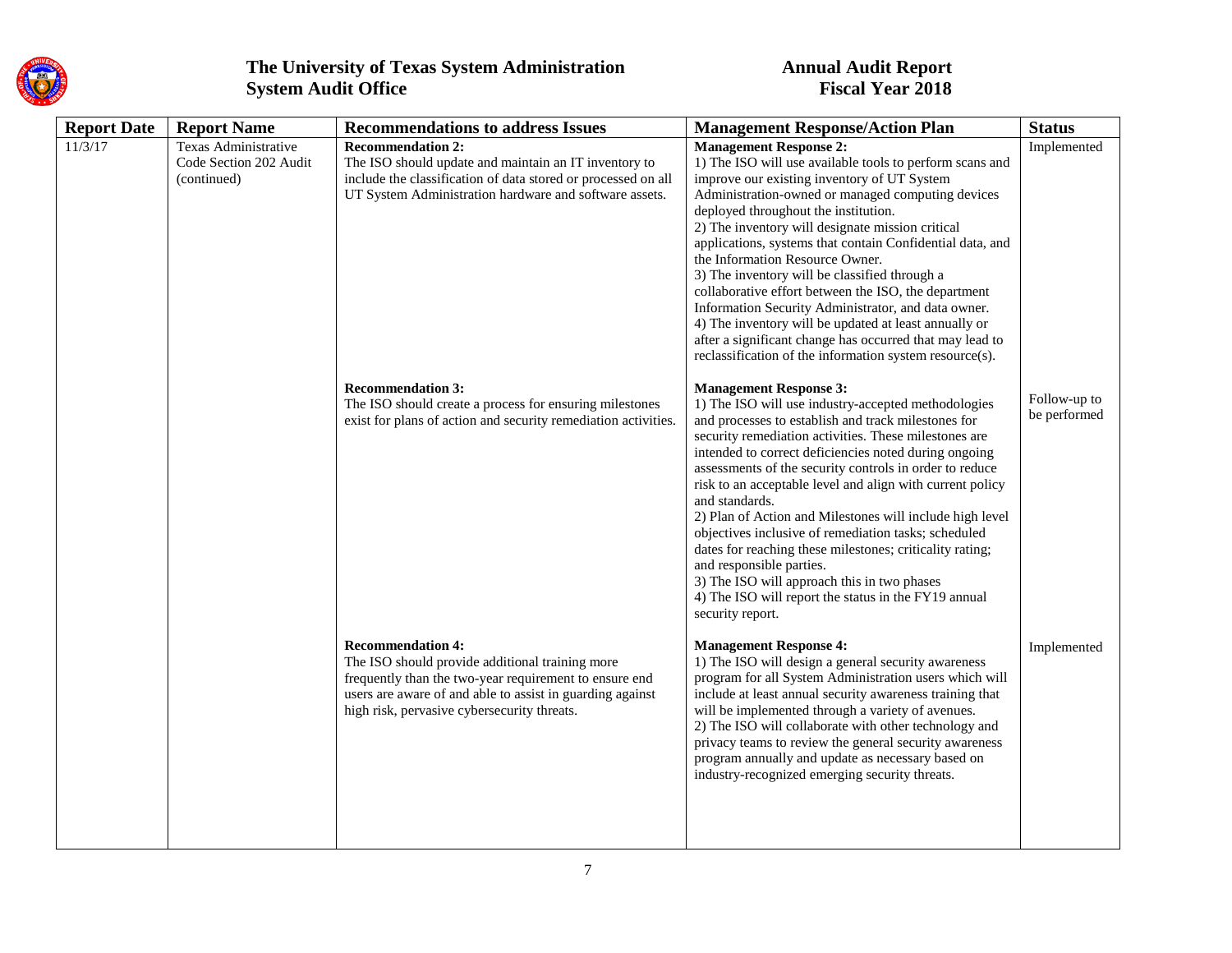

| <b>Report Date</b> | <b>Report Name</b>                                                          | <b>Recommendations to address Issues</b>                                                                                                                                                                                                                                                                                                                                                                                                                                                                                                                                                                                                                                                                                                                                                                                                                                                                                                                                                                                                                                                                                                                                                          | <b>Management Response/Action Plan</b>                                                                                                                                                                                                                                                                                                                                                                                                                                                                                                                                                                                                                                                                                                                                                                                                                                                                                                                                                                                                                                                                                                                                                                                                                                           | <b>Status</b> |
|--------------------|-----------------------------------------------------------------------------|---------------------------------------------------------------------------------------------------------------------------------------------------------------------------------------------------------------------------------------------------------------------------------------------------------------------------------------------------------------------------------------------------------------------------------------------------------------------------------------------------------------------------------------------------------------------------------------------------------------------------------------------------------------------------------------------------------------------------------------------------------------------------------------------------------------------------------------------------------------------------------------------------------------------------------------------------------------------------------------------------------------------------------------------------------------------------------------------------------------------------------------------------------------------------------------------------|----------------------------------------------------------------------------------------------------------------------------------------------------------------------------------------------------------------------------------------------------------------------------------------------------------------------------------------------------------------------------------------------------------------------------------------------------------------------------------------------------------------------------------------------------------------------------------------------------------------------------------------------------------------------------------------------------------------------------------------------------------------------------------------------------------------------------------------------------------------------------------------------------------------------------------------------------------------------------------------------------------------------------------------------------------------------------------------------------------------------------------------------------------------------------------------------------------------------------------------------------------------------------------|---------------|
| 11/3/17            | Texas Administrative<br>Code Section 202 Audit<br>(continued)               | <b>Recommendation 5:</b><br>The ISO should perform a training analysis and create a<br>strategic plan for cyber-security related positions.                                                                                                                                                                                                                                                                                                                                                                                                                                                                                                                                                                                                                                                                                                                                                                                                                                                                                                                                                                                                                                                       | <b>Management Response 5:</b><br>1) The ISO has already begun to organize an initiative<br>to conduct a needs-assessment and training analysis for<br>ISO staff based off the roles and knowledge, skills, and<br>abilities as defined in the NICE Cybersecurity<br>Workforce Framework. A parallel initiative to develop a<br>needs assessment for Information Security<br>Administrators has also begun and expected to be<br>complete by the implementation date.<br>2) The Information Security Officer and each ISO staff<br>member will develop a customized training and/or<br>certification plan.<br>3) The ISO will publish staff cybersecurity-related<br>certifications on a UT System Administration internal<br>security website.                                                                                                                                                                                                                                                                                                                                                                                                                                                                                                                                   | Implemented   |
| 12/4/17            | UTS142.1 Account<br>Reconciliations &<br>Subcertifications FY 2017<br>Audit | The audit resulted in no reportable recommendations. Minor opportunities were identified for each office audited to improve the<br>completeness of reconciliation documentation and communicated individually to the respective offices.                                                                                                                                                                                                                                                                                                                                                                                                                                                                                                                                                                                                                                                                                                                                                                                                                                                                                                                                                          |                                                                                                                                                                                                                                                                                                                                                                                                                                                                                                                                                                                                                                                                                                                                                                                                                                                                                                                                                                                                                                                                                                                                                                                                                                                                                  |               |
| 2/2/18             | Conflicts of Interest and<br><b>Commitment Audit</b>                        | <b>Recommendation 1:</b><br>Systemwide Compliance, in coordination and consultation<br>with the Executive Compliance Committee, should review<br>UTS180, review its disclosure requirements, and determine<br>whether additional disclosures in the Outside Activity<br>Portal beyond those required by statute (and handled<br>through the procurement process) from individuals<br>involved in procurement activities is necessary. The<br>Outside Activity Portal could continue to be used for<br>annual disclosures for leadership from UT System<br>Administration and the UT institutions and potentially<br>those involved in contract management but may not be<br>involved in vendor selection. Disclosures that are required<br>to be made should be monitored to protect the credibility<br>and reputation of System Administration and each UT<br>institution. In addition, other policy requirements should<br>also be reviewed to ensure the appropriate balance of risk<br>and the efforts needed to achieve compliance with policy<br>requirements to protect the credibility and reputation of the<br>UT System Administration, of each UT institution, and<br>their employees. | <b>Management Response 1:</b><br>The Office of Systemwide Compliance has met with the<br>UT System Executive Compliance Committee regarding<br>this report. Management concurs with System Audit's<br>recommendation to review the policy requirements of<br>UTS180 and related INTs. This review will involve<br>System Administration and affected UT institutions.<br>Management stands ready to begin implementation of<br>System Audit's recommendation to the policy as it<br>currently exists. However, before beginning those<br>efforts, management agrees with System Audit that we<br>should first ensure that our policies are aligned to most<br>effectively protect the credibility and reputation of the<br>UT System Administration, each UT institution, and<br>their employees. To the extent that our policies are<br>currently mis-aligned, management will undertake a<br>Systemwide effort to amend UTS180 to better<br>accomplish its critical goals. Due to the substantial<br>revisions currently contemplated, most of the System<br>Audit recommendations contained in this report will be<br>addressed through policy changes. For the audit<br>recommendations contained in the remainder of this<br>report, the management response will be brief. | Implemented   |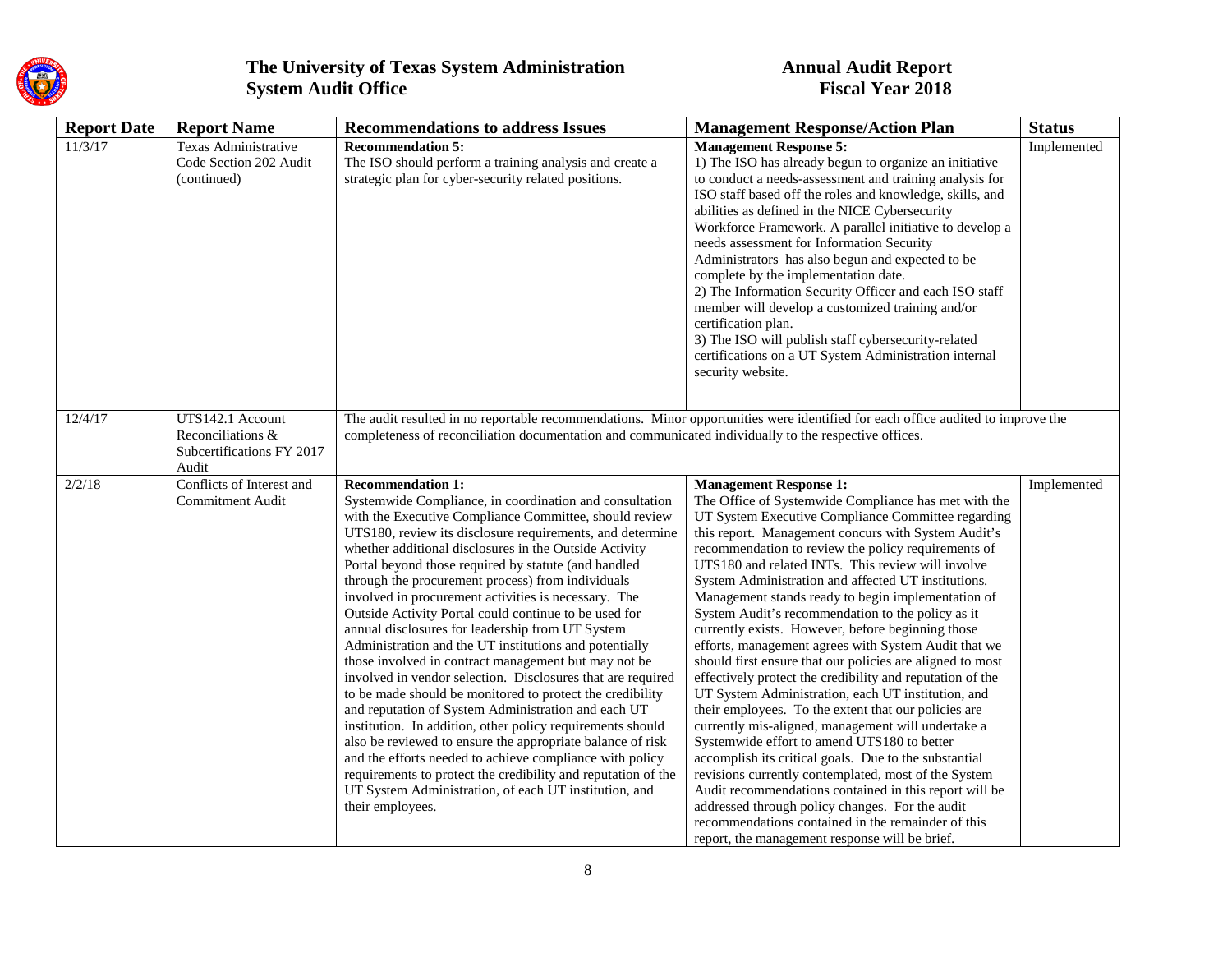

| <b>Report Date</b><br><b>Report Name</b>                                      | <b>Recommendations to address Issues</b>                                                                                                                                                                                                                                                                                                                                                                                                                                                                                                                                                                                                                                                                                                                                                                                                                                                                                                                                                                                                                                                                           | <b>Management Response/Action Plan</b>                                                                                                                                                                                                                                                                                                                                                                                                                                                                                                                                                         | <b>Status</b> |
|-------------------------------------------------------------------------------|--------------------------------------------------------------------------------------------------------------------------------------------------------------------------------------------------------------------------------------------------------------------------------------------------------------------------------------------------------------------------------------------------------------------------------------------------------------------------------------------------------------------------------------------------------------------------------------------------------------------------------------------------------------------------------------------------------------------------------------------------------------------------------------------------------------------------------------------------------------------------------------------------------------------------------------------------------------------------------------------------------------------------------------------------------------------------------------------------------------------|------------------------------------------------------------------------------------------------------------------------------------------------------------------------------------------------------------------------------------------------------------------------------------------------------------------------------------------------------------------------------------------------------------------------------------------------------------------------------------------------------------------------------------------------------------------------------------------------|---------------|
| 2/2/18<br>Conflicts of Interest and<br><b>Commitment Audit</b><br>(continued) | <b>Recommendation 2:</b><br>Management should establish a monitoring process,<br>possibly during the annual disclosure reporting period, to<br>determine whether all executive officers and administrative<br>leaders of UT System Administration offices have<br>completed their annual disclosures. This process can be<br>facilitated with development of custom reports or reporting<br>groups within the Outside Activity Portal. Using these<br>reports, management could provide email notifications to<br>the intended recipients and their immediate supervisors.                                                                                                                                                                                                                                                                                                                                                                                                                                                                                                                                         | <b>Management Response 2:</b><br>As indicated in the first management response,<br>management intends to amend UTS180. The<br>disclosures discussed in this recommendation will be<br>heavily impacted by the anticipated policy revisions.<br>Management believes that policy changes will resolve<br>the issues raised by System Audit in this<br>recommendation.<br>To the extent that the revised policy has not resolved<br>this issue, management intends to establish a monitoring<br>process to ensure that executive officers have completed<br>their annual disclosure requirements. | Implemented   |
|                                                                               | <b>Recommendation 3:</b><br>Management should:<br>1. Implement a process to ensure that individuals who<br>access the Outside Activity Portal have completed the<br>procurement and contract management questions. This<br>could be facilitated with edit checks that prompt users to<br>provide responses to the procurement activity questions<br>and/or with customized reports that identify disclosures<br>that do not include responses to procurement activity<br>questions.<br>2. Implement a process to ensure that individuals who have<br>self-disclosed that they are part of the procurement process<br>are, in fact, completing disclosures required by policy.<br>This could be facilitated by developing a customized report<br>in the Outside Activity Portal to identify these individuals<br>and review whether such individuals have successfully<br>completed a disclosure for a given calendar year.<br>The monitoring described could include monitoring by the<br>C&P for C&P led procurements, by OFPC for OFPC led<br>procurements, and confirmation review by Systemwide<br>Compliance. | <b>Management Response 3:</b><br>As indicated in the first management response,<br>management intends to amend UTS180. The<br>disclosures discussed in this recommendation will be<br>heavily impacted by the anticipated policy revisions.<br>Management believes that policy changes will resolve<br>the issues raised by System Audit in this<br>recommendation.                                                                                                                                                                                                                            | Implemented   |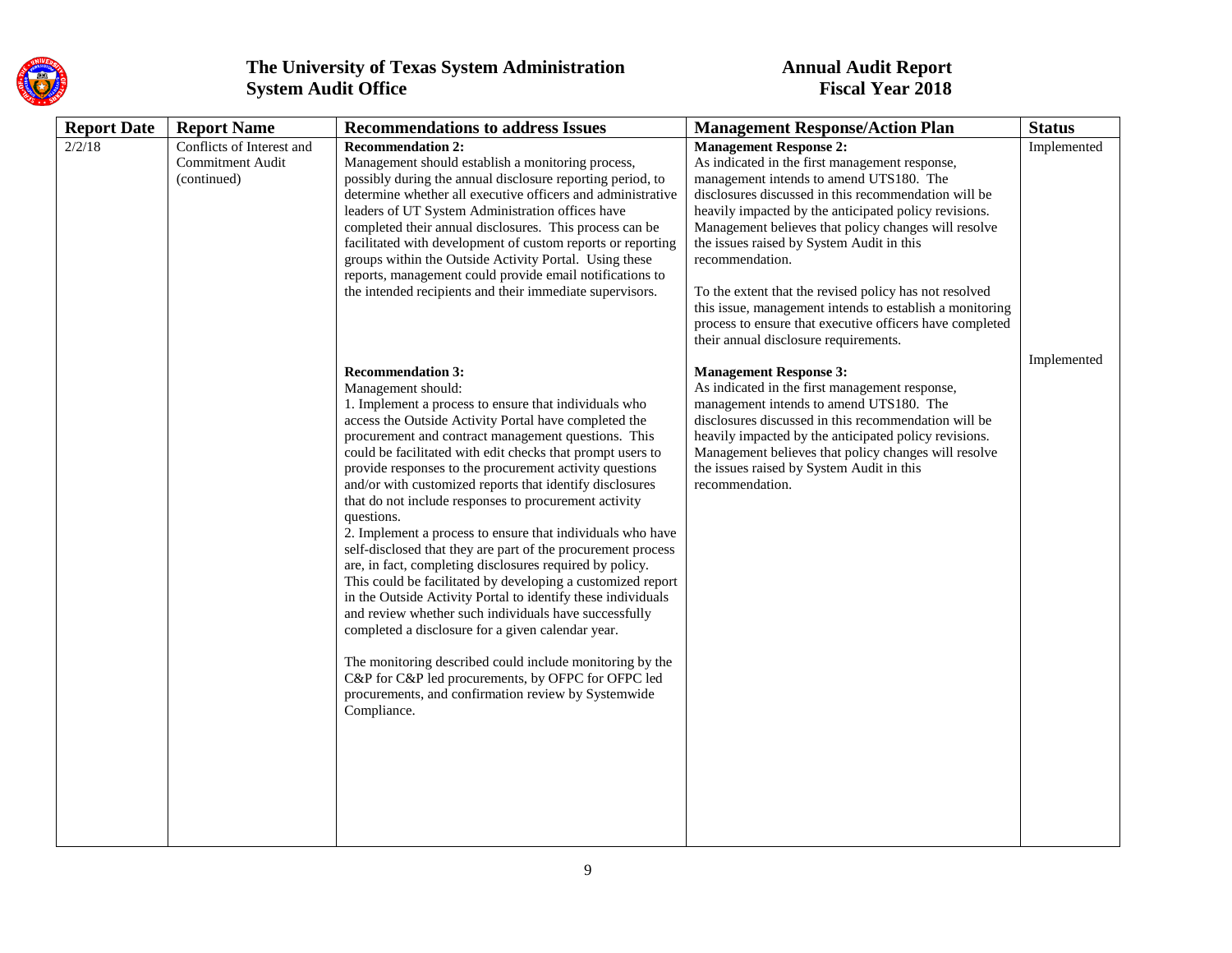

| <b>Report Date</b> | <b>Report Name</b>        | <b>Recommendations to address Issues</b>                                                                                       | <b>Management Response/Action Plan</b>                                                                  | <b>Status</b> |
|--------------------|---------------------------|--------------------------------------------------------------------------------------------------------------------------------|---------------------------------------------------------------------------------------------------------|---------------|
| 2/2/18             | Conflicts of Interest and | <b>Recommendation 4:</b>                                                                                                       | <b>Management Response 4:</b>                                                                           | Implemented   |
|                    | <b>Commitment Audit</b>   | While there is no specific requirement that UT System                                                                          | As indicated in the first management response,                                                          |               |
|                    | (continued)               | Administration provide oversight for institutional                                                                             | management intends to amend UTS180. The                                                                 |               |
|                    |                           | disclosures, management should consider implementing a                                                                         | disclosures discussed in this recommendation will be                                                    |               |
|                    |                           | process to have the institutions provide assurance to UT                                                                       | heavily impacted by the anticipated policy revisions.                                                   |               |
|                    |                           | System Administration that the institutional employees                                                                         | Management believes that policy changes will resolve                                                    |               |
|                    |                           | participating in System Administration procurements have                                                                       | the issues raised by System Audit in this                                                               |               |
|                    |                           | completed their annual certifications. This could take the                                                                     | recommendation.                                                                                         |               |
|                    |                           | form of a certification or development of a customized                                                                         |                                                                                                         |               |
|                    |                           | report that could identify exceptions that could be reported<br>back to the institutions. Certifications or copies of specific | For inter-institutional procurements, the current<br>processes of our System Administration procurement |               |
|                    |                           | disclosures could come from institutions that do not use                                                                       | office protect UT from un-managed conflicts of interest.                                                |               |
|                    |                           | the portal and exception reports could be developed for UT                                                                     | Management does not anticipate creating an inter-                                                       |               |
|                    |                           | institutions that use the Outside Activity Portal.                                                                             | institutional certification or verification process in                                                  |               |
|                    |                           |                                                                                                                                | addition to our procurement department's existing                                                       |               |
|                    |                           |                                                                                                                                | processes.                                                                                              |               |
|                    |                           | <b>Recommendation 5:</b>                                                                                                       |                                                                                                         |               |
|                    |                           | Management should review data requested for disclosure                                                                         | <b>Management Response 5:</b>                                                                           | Implemented   |
|                    |                           | and determine, in coordination with the institutions,                                                                          | As indicated in the first management response,                                                          |               |
|                    |                           | whether less information could be requested while still                                                                        | management intends to amend UTS180. The issues                                                          |               |
|                    |                           | providing necessary information to allow for appropriate                                                                       | discussed in this recommendation will be heavily                                                        |               |
|                    |                           | monitoring. For information that is required, management                                                                       | impacted by the anticipated policy revisions.                                                           |               |
|                    |                           | should ensure there are sufficient edit checks in the                                                                          | Management believes that policy changes will resolve                                                    |               |
|                    |                           | Outside Activity Portal to ensure information requested                                                                        | the issues raised by System Audit in this                                                               |               |
|                    |                           | from employees is complete. Management should also                                                                             | recommendation.                                                                                         |               |
|                    |                           | explore the feasibility of providing email confirmations                                                                       |                                                                                                         |               |
|                    |                           | and summaries to individuals of disclosures made. This                                                                         |                                                                                                         |               |
|                    |                           | would give users a chance to review a summary report of                                                                        |                                                                                                         |               |
|                    |                           | information disclosed and may prompt users to go back                                                                          |                                                                                                         |               |
|                    |                           | into the system to ensure accuracy. Management should                                                                          |                                                                                                         |               |
|                    |                           | also explore the feasibility of providing emails to                                                                            |                                                                                                         |               |
|                    |                           | individuals that either logged into the system or attempted<br>but did not complete a disclosure and prompt those users to     |                                                                                                         |               |
|                    |                           | complete a disclosure, if they intended to do so. In                                                                           |                                                                                                         |               |
|                    |                           | addition, management should require users to complete the                                                                      |                                                                                                         |               |
|                    |                           | contracting questions so that management can monitor                                                                           |                                                                                                         |               |
|                    |                           | whether those individuals involved in procurement and                                                                          |                                                                                                         |               |
|                    |                           | contract management have completed their required                                                                              |                                                                                                         |               |
|                    |                           | disclosures.                                                                                                                   |                                                                                                         |               |
|                    |                           |                                                                                                                                |                                                                                                         |               |
|                    |                           |                                                                                                                                |                                                                                                         |               |
|                    |                           |                                                                                                                                |                                                                                                         |               |
|                    |                           |                                                                                                                                |                                                                                                         |               |
|                    |                           |                                                                                                                                |                                                                                                         |               |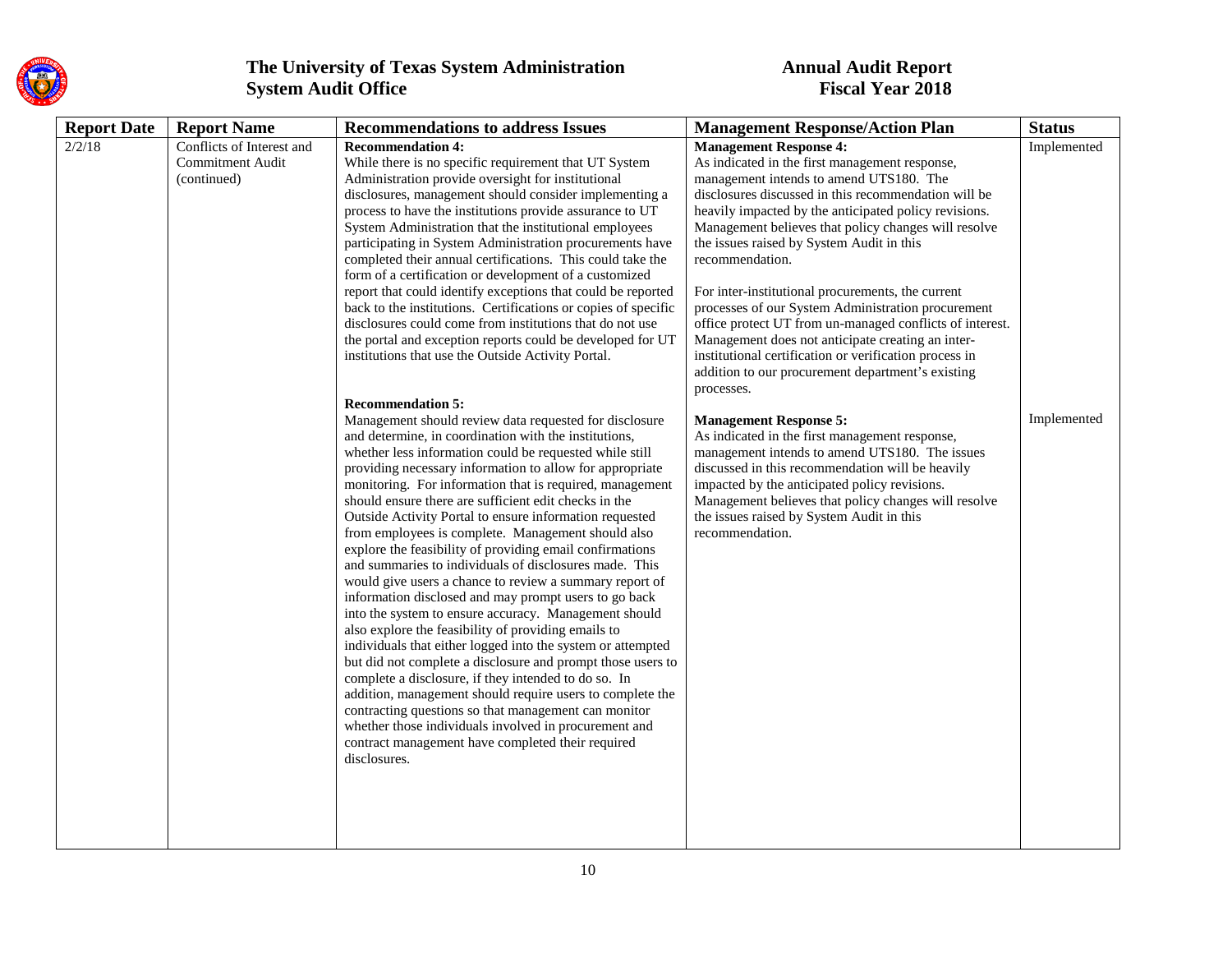

| <b>Report Date</b> | <b>Report Name</b>                                           | <b>Recommendations to address Issues</b>                                                                                                                                                                                                                                                                                                                                                                                                                                                                                                                                                                                                                                                                                                                                                                                 | <b>Management Response/Action Plan</b>                                                                                                                                                                                                                                                                                                                                                                                                                                                                                                                                                                                                                                                                                                                                                                                                                                                                                                                                                 | <b>Status</b> |
|--------------------|--------------------------------------------------------------|--------------------------------------------------------------------------------------------------------------------------------------------------------------------------------------------------------------------------------------------------------------------------------------------------------------------------------------------------------------------------------------------------------------------------------------------------------------------------------------------------------------------------------------------------------------------------------------------------------------------------------------------------------------------------------------------------------------------------------------------------------------------------------------------------------------------------|----------------------------------------------------------------------------------------------------------------------------------------------------------------------------------------------------------------------------------------------------------------------------------------------------------------------------------------------------------------------------------------------------------------------------------------------------------------------------------------------------------------------------------------------------------------------------------------------------------------------------------------------------------------------------------------------------------------------------------------------------------------------------------------------------------------------------------------------------------------------------------------------------------------------------------------------------------------------------------------|---------------|
| 2/2/18             | Conflicts of Interest and<br>Commitment Audit<br>(continued) | <b>Recommendation 6:</b><br>To ensure outside activities are reviewed and approved<br>prior to when they begin, management should monitor<br>approvals of outside activities to determine which<br>employees are receiving after-the-fact approval and<br>provide targeted reminders to the individuals and their<br>immediate supervisors that approval is needed before an<br>outside activity begins. This will reduce the risk that<br>future outside activities begin before they are approved or<br>that employees are engaged in outside activities that may<br>impair the reputation of UT System Administration.                                                                                                                                                                                                | <b>Management Response 6:</b><br>As indicated in the first management response,<br>management intends to amend UTS180. Management<br>believes that policy changes will resolve the issues<br>raised by System Audit in this recommendation.<br>To the extent that policy changes cannot address this<br>issue, management will explore the feasibility of<br>creating software notifications in the outside activity<br>portal to notify managers when a particular request for<br>outside activity appears to seek prior approval for said<br>activity.                                                                                                                                                                                                                                                                                                                                                                                                                               | Implemented   |
|                    |                                                              | <b>Recommendation 7:</b><br>Management should identify and review higher risk<br>requests for outside compensated activities that exceed a<br>risk-based dollar amount. Such activities should undergo a<br>secondary review by the UT System ethics officer to<br>ensure the potential risks are evaluated and adequately<br>addressed. With respect to conflict of commitment<br>represented by outside activities, management should<br>consider establishing a risk-based hour threshold that<br>would trigger a mandatory second review by the UT<br>System ethics officer. UT System Administration policy<br>INT129.1 could be updated to include the thresholds<br>described above. Any updates to policy need to be clearly<br>communicated to UT System employees and System<br>Administration office leaders. | <b>Management Response 7:</b><br>As indicated in the first management response,<br>management intends to amend UTS180. Management<br>believes that policy changes will resolve the issues<br>raised by System Audit in this recommendation.<br>Management concurs with System Audit's<br>recommendation regarding highly compensated outside<br>activities. To the extent that policy changes do not<br>affect this issue, management will explore the feasibility<br>of creating a software based "check" where the ethics<br>officer is notified when a requested outside activity<br>exceeds some pre-determined threshold. With respect<br>to conflicts of commitment, to the extent that policy<br>changes do not affect this issue, management will<br>explore the feasibility of creating a software-based<br>notification to the requesting employee's manager so<br>that the manager is fully informed regarding the total<br>aggregate amount of requested outside activity. | Implemented   |
|                    |                                                              | <b>Recommendation 8:</b><br>To ensure that training requirements are met and that<br>employees are aware of and understand their<br>responsibilities with respect to conflicts of interest and<br>commitment, management should develop a process to<br>identify individuals that should attend training. INT129.1<br>may also need to be updated, as the training is only<br>required for those responsible for approving and managing<br>outside activities and interests. Training should be<br>expanded to include all administrative heads of System<br>Administration offices and all employees involved in<br>procurement activities. Periodic refresher training should<br>also be considered.                                                                                                                   | <b>Management Response 8:</b><br>As indicated in the first management response,<br>management intends to amend UTS180. The training<br>issues discussed in this recommendation will be heavily<br>impacted by the anticipated policy revisions.<br>Management believes that policy changes will resolve<br>the issues raised by System Audit in this<br>recommendation. Further, any changes to policy will<br>necessitate training to ensure that employees are<br>adequately informed regarding the new policy.                                                                                                                                                                                                                                                                                                                                                                                                                                                                      | Closed        |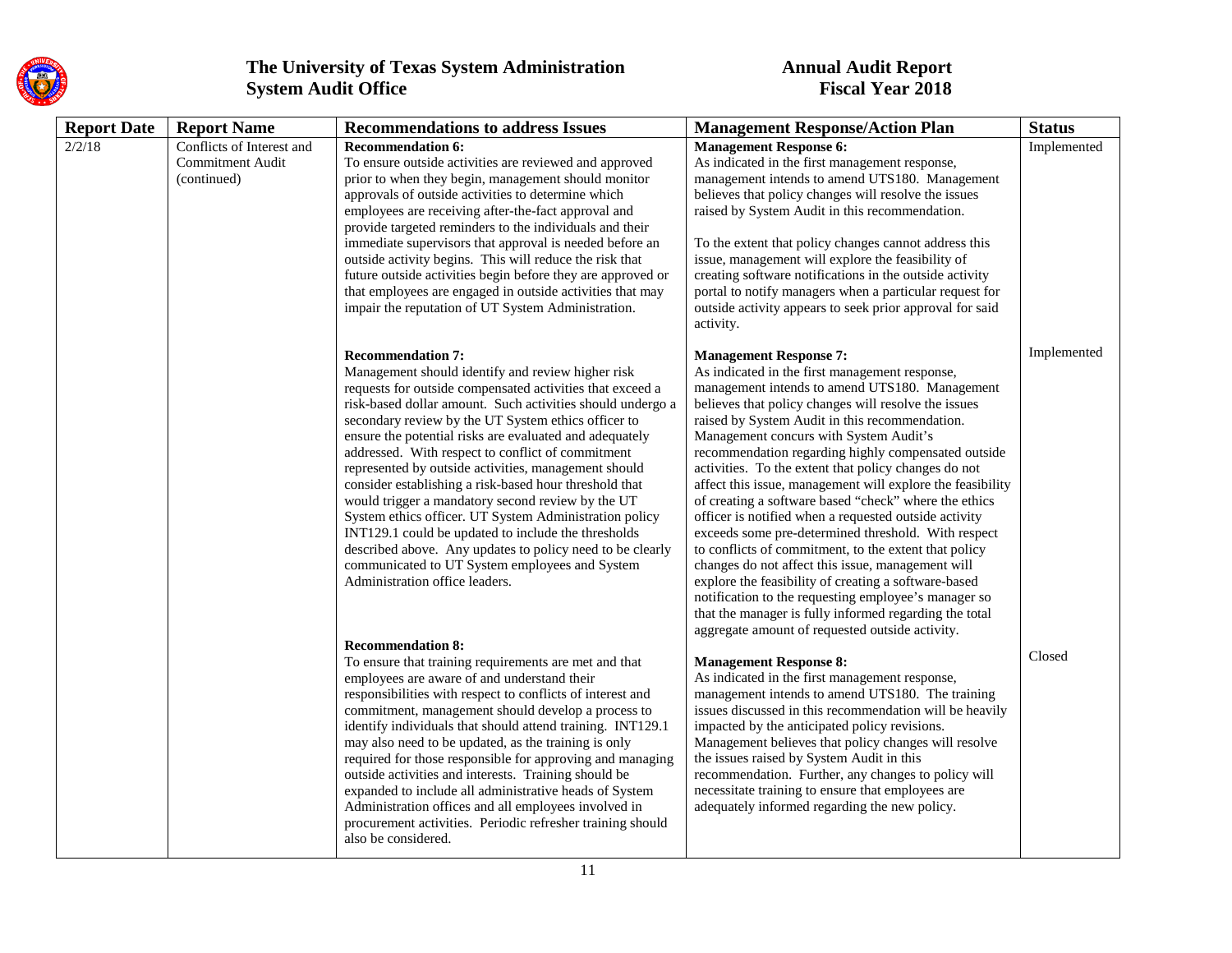

| <b>Report Date</b>           | <b>Report Name</b>                                                  | <b>Recommendations to address Issues</b>                                                                                                                                                                                                                                                                                                                                                                                                                                                                                                                                                                                                                                                                                                                                                                                                                                                                                                                                                                                                                                                                                                                                                                                                                                                                                                                                                                                                                                                                                                                           | <b>Management Response/Action Plan</b>                                                                                                                                                                                                                                                                                                                                                                                                                                                                                                                                                                                                     | <b>Status</b>                |
|------------------------------|---------------------------------------------------------------------|--------------------------------------------------------------------------------------------------------------------------------------------------------------------------------------------------------------------------------------------------------------------------------------------------------------------------------------------------------------------------------------------------------------------------------------------------------------------------------------------------------------------------------------------------------------------------------------------------------------------------------------------------------------------------------------------------------------------------------------------------------------------------------------------------------------------------------------------------------------------------------------------------------------------------------------------------------------------------------------------------------------------------------------------------------------------------------------------------------------------------------------------------------------------------------------------------------------------------------------------------------------------------------------------------------------------------------------------------------------------------------------------------------------------------------------------------------------------------------------------------------------------------------------------------------------------|--------------------------------------------------------------------------------------------------------------------------------------------------------------------------------------------------------------------------------------------------------------------------------------------------------------------------------------------------------------------------------------------------------------------------------------------------------------------------------------------------------------------------------------------------------------------------------------------------------------------------------------------|------------------------------|
| 2/2/18                       | Conflicts of Interest and<br><b>Commitment Audit</b><br>(continued) | <b>Recommendation 9:</b><br>While UT System Administration policies include the key<br>requirements of UTS180, opportunities exist to update and<br>clarify current policies. To pursue this end, management<br>should consider:<br>• Consolidating INT129.1 and INT129.2 into a single<br>policy;<br>• Clarifying that an approved outside activity should also<br>include a related annual disclosure since estimated<br>commitment and compensation from an approved outside<br>activity could be different from what was actually realized;<br>• Updating the policy regarding the Chancellor's approval<br>for outside activities for individuals involved in outside<br>activities that are more than 8 hours per week be limited to<br>those employees whose outside activities take place during<br>regular work hours;<br>• Updating the policy to assigning approval to office<br>administrative leaders for employees that would like to<br>work a second job outside of normal working hours (i.e.,<br>weekends and/or outside of normal working hours);<br>• Clarifying the policy to include administrative heads of<br>offices along with executive officers as individuals<br>required to complete annual disclosures;<br>• Clarifying the policy, as consistent with UTS180, to<br>clearly require that prior approval is to be obtained<br>annually. UTS180 specifically states that that institutional<br>policies are to require prior annual approval; and<br>• Limiting frequency of disclosures by the UT institutions<br>to once per year. | <b>Management Response 9:</b><br>As indicated in the first management response,<br>management intends to amend UTS180. Management<br>intends to address each issue raised in this<br>recommendation in the policy revision process.<br>Amending a UTS is a collaborative process between UT<br>System Administration and each affected UT institution.<br>Therefore, it is not possible for management to<br>guarantee any particular outcome. However,<br>management appreciates the recommendations of<br>System Audit and intends to fully address the issues<br>raised by these recommendations during the policy<br>revision process. | Implemented                  |
| Various - Last<br>on 2/26/18 | Presidential Travel and<br><b>Entertainment Expenses</b><br>Audit   | <b>Recommendation 1 (UTAUS):</b><br>The President's Office should discontinue purchasing<br>premium airfare for the president and his spouse to comply<br>with the current UT Austin institutional travel policy<br>requirements or revise the policy to allow additional<br>parameters to purchase premium airfare.                                                                                                                                                                                                                                                                                                                                                                                                                                                                                                                                                                                                                                                                                                                                                                                                                                                                                                                                                                                                                                                                                                                                                                                                                                               | <b>Management Response 1:</b><br>The University acknowledges the findings. The<br>President's Office will conform to the current UT<br>Austin institutional travel policy.                                                                                                                                                                                                                                                                                                                                                                                                                                                                 | Follow-up to<br>be performed |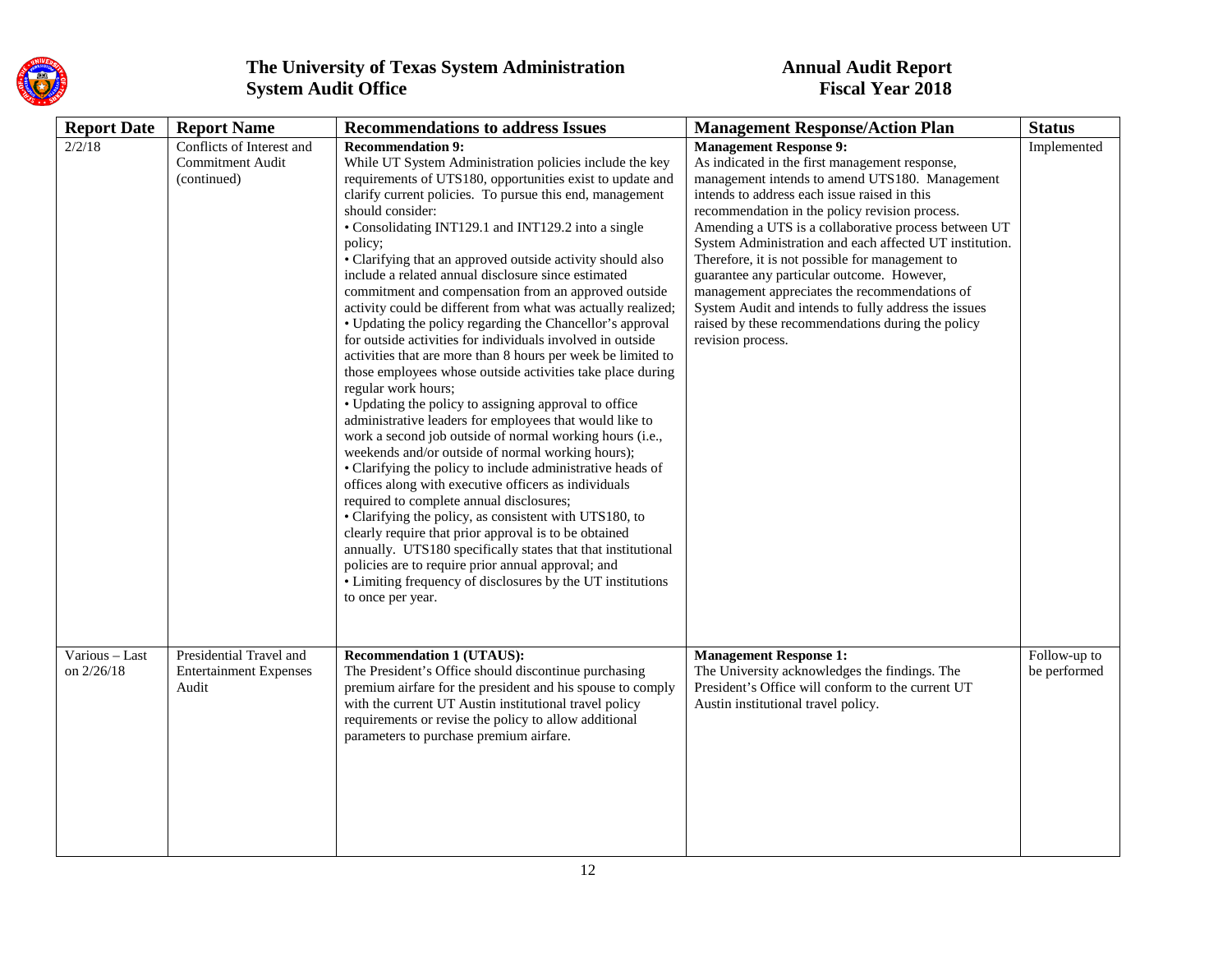

| <b>Report Date</b>           | <b>Report Name</b>                                                            | <b>Recommendations to address Issues</b>                                                                                                                                                                                                                                                                                                                                                                                                                                                                                                                                                                                                                                                                                                                                                                                                                                                                                                                                                                                                                          | <b>Management Response/Action Plan</b>                                                                                                                                                                                                                                                                                                                                                                                                                                                                                                                                               | <b>Status</b>                |
|------------------------------|-------------------------------------------------------------------------------|-------------------------------------------------------------------------------------------------------------------------------------------------------------------------------------------------------------------------------------------------------------------------------------------------------------------------------------------------------------------------------------------------------------------------------------------------------------------------------------------------------------------------------------------------------------------------------------------------------------------------------------------------------------------------------------------------------------------------------------------------------------------------------------------------------------------------------------------------------------------------------------------------------------------------------------------------------------------------------------------------------------------------------------------------------------------|--------------------------------------------------------------------------------------------------------------------------------------------------------------------------------------------------------------------------------------------------------------------------------------------------------------------------------------------------------------------------------------------------------------------------------------------------------------------------------------------------------------------------------------------------------------------------------------|------------------------------|
| Various - Last<br>on 2/26/18 | Presidential Travel and<br><b>Entertainment Expenses</b><br>Audit (continued) | <b>Recommendation 2 (UTEP):</b><br>The President's Office should work with Facilities<br>Management to develop a process to ensure that all Hoover<br>House maintenance expenses exceeding \$1,000 are<br>identified and included in the annual report submitted to<br>UT System. Maintenance expenses are defined as<br>"expenses related to a State-owned residence," which<br>includes furnishing, maintenance, or repair/renovation of                                                                                                                                                                                                                                                                                                                                                                                                                                                                                                                                                                                                                        | <b>Management Response 2:</b><br>We concur with the recommendations and with the<br>revised Regents' Rule 20205, Section 5.2.                                                                                                                                                                                                                                                                                                                                                                                                                                                        | Follow-up to<br>be performed |
|                              |                                                                               | the residence and its grounds. In addition, approval by the<br>CBO should be documented for maintenance expenses per<br>the revised Regents' Rule 20205 (reimbursements of any<br>amount and payments made on behalf of the president that<br>are greater than \$1,000). For those maintenance expenses<br>exceeding \$10,000, the President's Office should also<br>consistently obtain advance and documented approval<br>from the UT System committee.                                                                                                                                                                                                                                                                                                                                                                                                                                                                                                                                                                                                         |                                                                                                                                                                                                                                                                                                                                                                                                                                                                                                                                                                                      |                              |
| 05/21/18                     | <b>Benefits Proportionality</b><br>Audit                                      | This audit resulted in no findings. Based on audit procedures performed, the Benefits Proportionality by Fund Report for all three<br>appropriation years, as submitted to the State Comptroller, were accurate.                                                                                                                                                                                                                                                                                                                                                                                                                                                                                                                                                                                                                                                                                                                                                                                                                                                  |                                                                                                                                                                                                                                                                                                                                                                                                                                                                                                                                                                                      |                              |
| 07/17/18                     | Wide Area Network<br>Management Audit                                         | The report contains confidential information and is not subject to the disclosure requirements of the Texas Public<br>Information Act, based on the Texas Government Code §552.139. Specific results of the audit were provided to<br>appropriate members of UT System management.                                                                                                                                                                                                                                                                                                                                                                                                                                                                                                                                                                                                                                                                                                                                                                                |                                                                                                                                                                                                                                                                                                                                                                                                                                                                                                                                                                                      |                              |
| 08/1/18                      | <b>AUF Projects Oversight</b><br>and Monitoring Review                        | <b>Recommendation 1:</b><br>Prior to requesting BOR approval for AUF funding, UT<br>System leadership should formally adopt a consistent,<br>collaborative approach to be used when planning UT<br>System initiatives. This approach should include<br>representatives from UT System and UT institutions at<br>appropriate levels of leadership to ensure the appropriate<br>level of buy-in for proposed initiatives, address key risks<br>that may impair achievement of objectives, and incorporate<br>development of a comprehensive business plan that<br>addresses budget, deliverables, performance measures, and<br>sustainability, as applicable. Formal adoption of the<br>approach should be documented in a UT System policy or<br>operating procedure to help ensure that sufficient planning<br>steps are taken for each initiative. UT System leadership<br>should also carefully evaluate the merit of proposed<br>initiatives to encourage sustained commitment over time<br>and to increase the likelihood that objectives can be<br>achieved. | <b>Management Response 1:</b><br>Initiatives vary widely in scope, budget, duration, and<br>complexity. However, each initiative should have<br>appropriate levels of planning, engagement of<br>institutions, budget controls, leadership responsibility,<br>leadership accountability, and reporting requirements.<br>UT System Administration will develop guidelines for<br>ensuring that future projects embrace these essential<br>elements. A template will be developed to facilitate<br>identification of key elements, and a plan will be<br>developed for implementation. | Follow-up to<br>be performed |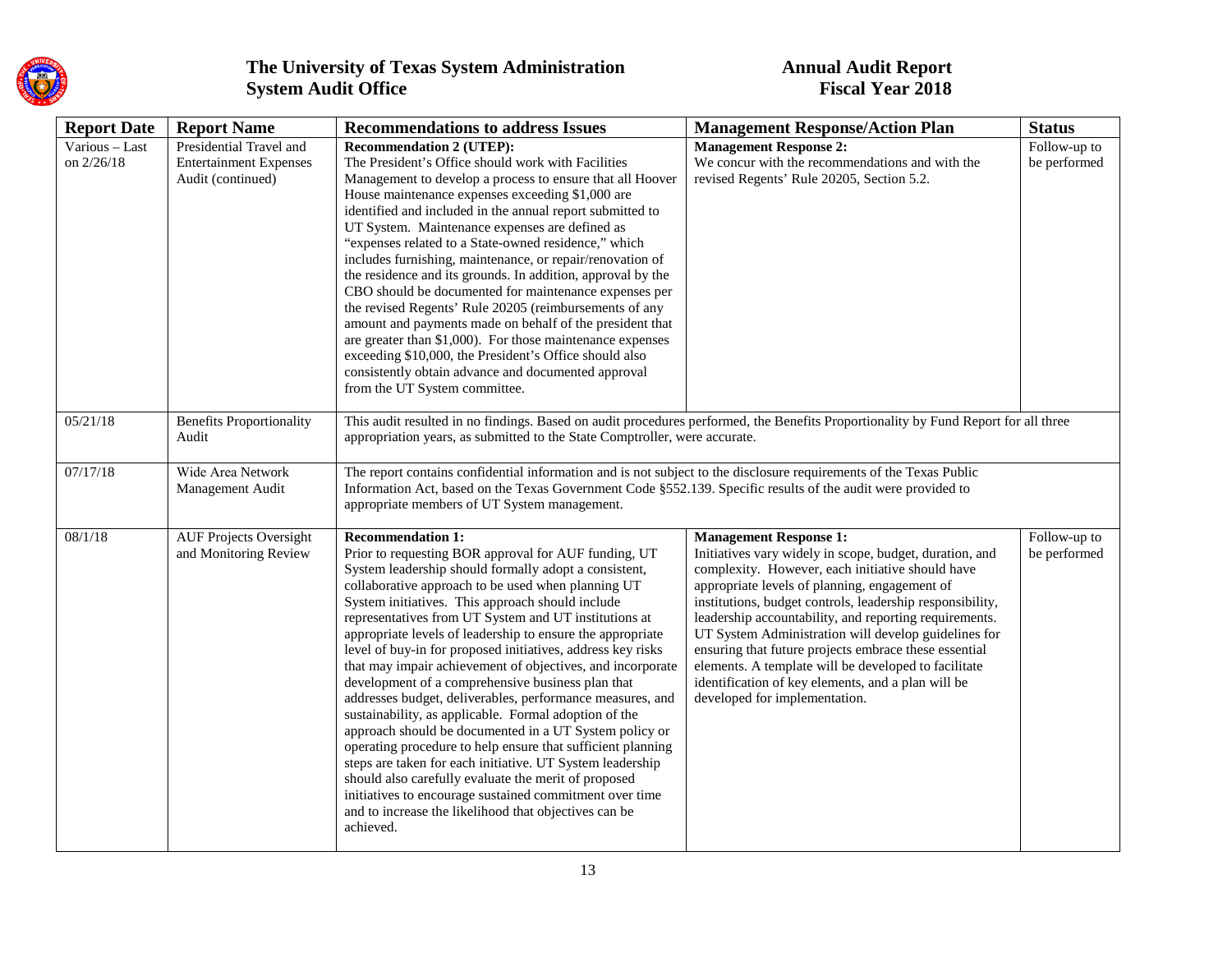

| <b>Report Date</b> | <b>Report Name</b>                                                    | <b>Recommendations to address Issues</b>                                                                                                                                                                                                                                                                                                                                                                                                                                                                                                                                                                           | <b>Management Response/Action Plan</b>                                                                                                                                                                                                                                                                  | <b>Status</b>                |
|--------------------|-----------------------------------------------------------------------|--------------------------------------------------------------------------------------------------------------------------------------------------------------------------------------------------------------------------------------------------------------------------------------------------------------------------------------------------------------------------------------------------------------------------------------------------------------------------------------------------------------------------------------------------------------------------------------------------------------------|---------------------------------------------------------------------------------------------------------------------------------------------------------------------------------------------------------------------------------------------------------------------------------------------------------|------------------------------|
| 08/1/18            | <b>AUF Projects Oversight</b><br>and Monitoring Review<br>(continued) | <b>Recommendation 2:</b><br>UT System leadership should leverage existing efforts to<br>encourage centralized monitoring and oversight of UT<br>System initiatives which can have disparate objectives and<br>are managed in a decentralized manner. This may include<br>using centralized project management tools and providing<br>relevant training to project owners. UT System leadership<br>should also determine whether a single executive or team<br>of executives should be charged with oversight of UT<br>System initiatives and receive regular, consistent reports<br>on each initiative's progress. | <b>Management Response 2:</b><br>These recommendations will be considered and<br>included as appropriate in the guidelines (mentioned<br>above) to be developed.                                                                                                                                        | Follow-up to<br>be performed |
|                    |                                                                       | <b>Recommendation 3:</b><br>UT System leadership should develop a comprehensive<br>status report of UT System initiatives to the BOR. This<br>report should include the financial status and progress<br>toward achievement of desired objectives of UT System<br>initiatives funded AUF and other sources of funds. This<br>report could be provided to the BOR in coordination with<br>the annual budget process and could assist in decision-<br>making with respect to allocation of resources.                                                                                                                | <b>Management Response 3:</b><br>Status report to BOR to be developed on a recurring<br>basis in alignment with annual budget process. A one-<br>time status report in late 2018 is planned to assist the<br>new Chancellor in understanding status of various<br>projects.                             | Follow-up to<br>be performed |
|                    |                                                                       | <b>Recommendation 4:</b><br>UT System leadership should develop a consistent<br>approach which project owners should utilize to evaluate<br>closed initiatives. This approach should be designed to<br>capture best practices and lessons learned that could be<br>applied to the development of future initiatives.                                                                                                                                                                                                                                                                                               | <b>Management Response 4:</b><br>Recommended approach will be included in guidelines<br>document to be developed.                                                                                                                                                                                       | Follow-up to<br>be performed |
|                    |                                                                       | <b>Recommendation 5:</b><br>Leadership from the Offices of the BOR, Controller,<br>General Counsel, and Governmental Relations should<br>coordinate to develop a standard, finding of fact document<br>that clearly supports management's eligibility<br>determination prior to BOR approval for the allocation of<br>AUF. Management should also consider formalizing its<br>January 2016 internal guidance as a UT System policy or<br>operating procedure and, within that, include guidance for<br>completing the standard finding of fact document.                                                           | <b>Management Response 5:</b><br>Standard documentation for procedures for the review<br>of eligibility for allocation of AUF will be drafted and<br>in place for implementation for reviews in time for<br>preparation for any items submitted for Board review at<br>the February 2019 Board meeting. | Follow-up to<br>be performed |
| 08/20/18           | <b>GPO</b> Control Validation<br>Review                               | Sourcing and contract management controls as communicated during the accreditation process are in place and working as intended.                                                                                                                                                                                                                                                                                                                                                                                                                                                                                   |                                                                                                                                                                                                                                                                                                         |                              |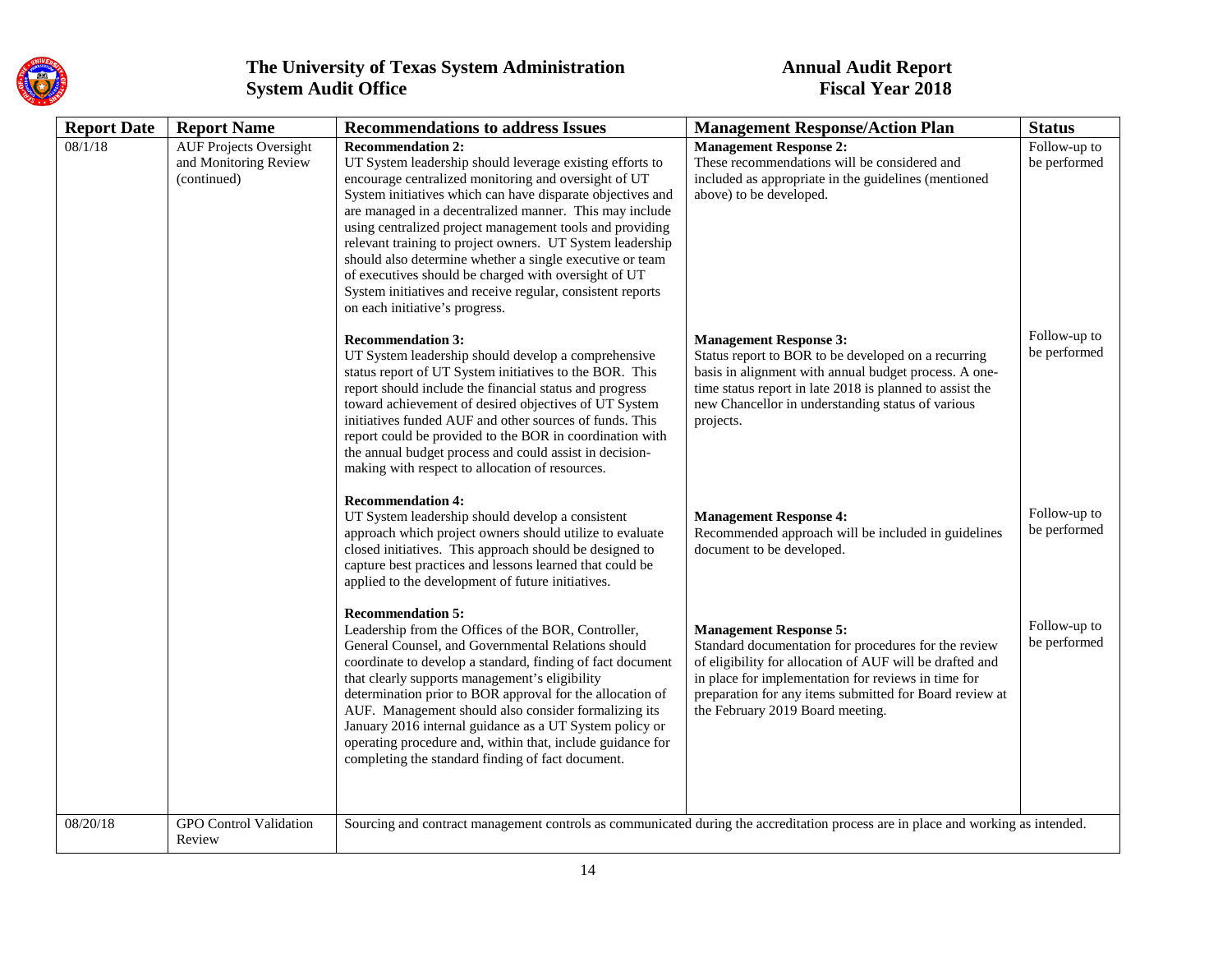

| <b>Report</b><br><b>Date</b> | <b>Report Name</b>                                                                     | <b>High-Level Objectives(s)</b>                                                                                                                                                                                                                       | <b>Observations/Results/Recommend</b><br>ations                                                                                                                                              |
|------------------------------|----------------------------------------------------------------------------------------|-------------------------------------------------------------------------------------------------------------------------------------------------------------------------------------------------------------------------------------------------------|----------------------------------------------------------------------------------------------------------------------------------------------------------------------------------------------|
| 01/16/18                     | <b>UT Arlington NCAA</b><br>Agreed-Upon<br>Procedures                                  | Perform NCAA Agreed-Upon<br>Procedures on Athletics' SRE                                                                                                                                                                                              | None                                                                                                                                                                                         |
| 01/16/18                     | UT El Paso NCAA<br>Agreed-Upon<br>Procedures                                           | Perform NCAA Agreed-Upon<br>Procedures on Athletics' SRE                                                                                                                                                                                              | None                                                                                                                                                                                         |
| 01/16/18                     | UT San Antonio<br>NCAA Agreed-Upon<br>Procedures                                       | Perform NCAA Agreed-Upon<br>Procedures on Athletics' SRE                                                                                                                                                                                              | None                                                                                                                                                                                         |
| 01/16/18                     | <b>UT Rio Grande</b><br>Valley NCAA<br>Agreed-Upon<br>Procedures                       | Perform NCAA Agreed-Upon<br>Procedures on Athletics' SRE                                                                                                                                                                                              | Develop written procedures for the<br>preparation of the Statement of<br>Revenues and Expenses (SRE).                                                                                        |
| 02/23/18                     | <b>UTIMCO Software</b><br>Development Life<br>Cycle (SDLC)<br>Review                   | Review the processes and controls<br>surrounding Agile SDLC at<br>UTIMCO.                                                                                                                                                                             | Automate the movement of system<br>changes, improve segregation of duties,<br>and perform a risk analysis of system<br>changes to improve the efficiency of the<br>change migration process. |
| 04/13/18                     | Office of General<br>Counsel (OGC)<br>Claims and Financial<br><b>Litigation Review</b> | Perform management review of the<br>operations of OGC's Claims and<br>Financial Litigation Section.                                                                                                                                                   | Develop measures related to resolving<br>operational issues and increasing<br>capacity, efficiency, and effectiveness.                                                                       |
| 08/06/18                     | <b>UT Share Post</b><br>Implementation<br>Review                                       | Conduct post-implementation review<br>of UT Share PeopleSoft Financial<br>Management Services and Human<br>Capital Management production<br>systems at UT System Administration<br>and provide related guidance and<br>oversight to the institutions. | Develop reference guide for institutional<br>security administrators and automate<br>reporting of access based on roles.                                                                     |
| Various                      | <b>Special Reviews</b>                                                                 | Special investigative reviews<br>conducted at select UT institutions                                                                                                                                                                                  | Internal memos issued                                                                                                                                                                        |
| Various                      | Procurement<br>Workgroup<br>Consulting - GPO<br>Reviews                                | Perform GPO reviews                                                                                                                                                                                                                                   | Internal memos issued                                                                                                                                                                        |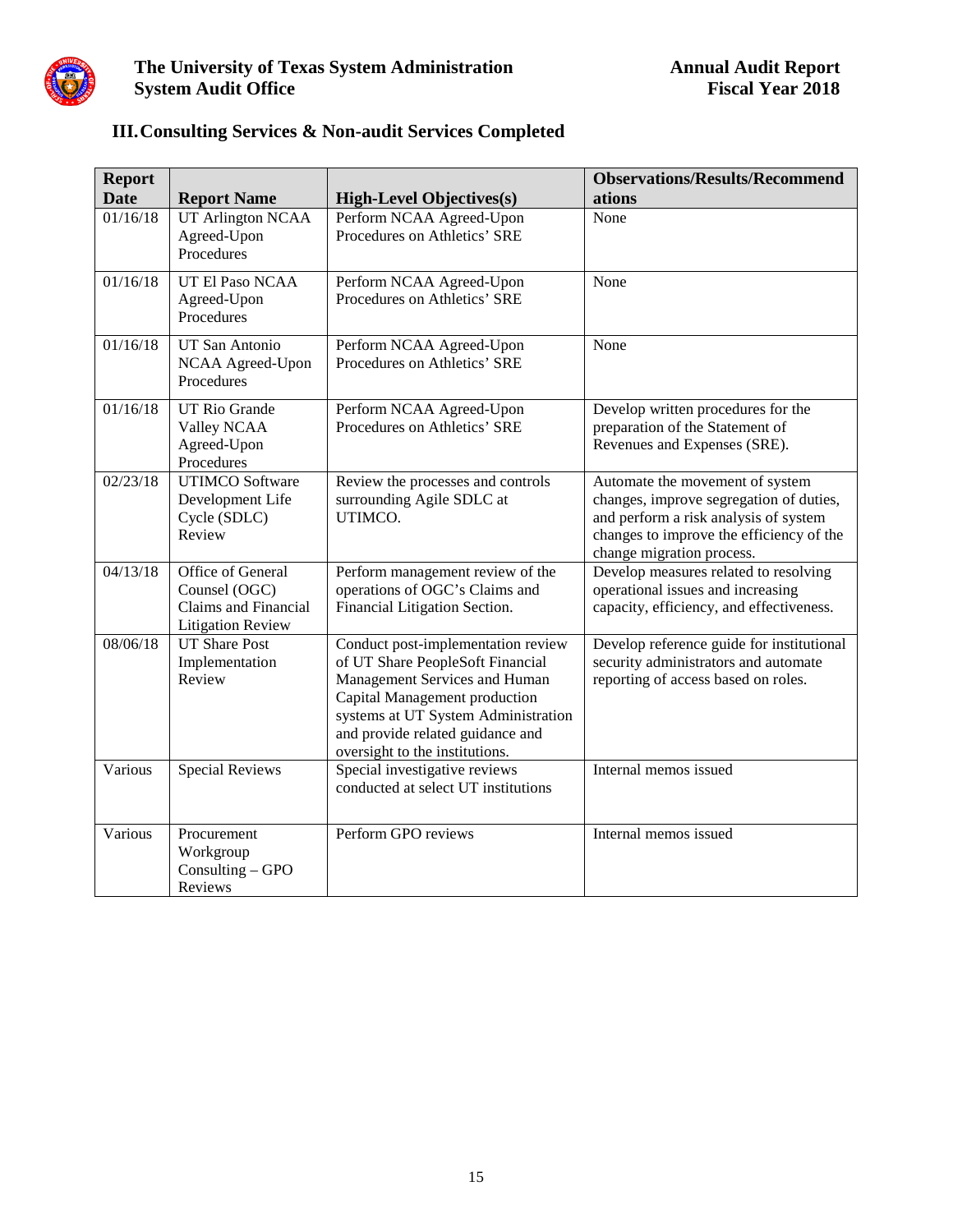

#### **IV.External Quality Assurance Review**



May 25, 2017

Mr. J. Michael Peppers, Chief Audit Executive The University of Texas System Administration

In May 2017. The University of Texas (UT) System Administration Audit Office (System Audit or IA) completed a self-assessment of internal audit activities in accordance with quidelines published by the Institute of Internal Auditors (IIA) for the performance of a quality assessment review (QAR). System Audit engaged an independent review team consisting of three internal audit professionals with extensive higher education and healthcare experience to perform an independent validation of System Audit's QAR self-assessment. The primary objective of the validation was to verify the assertions made in the QAR report concerning IA's conformity to the Institute of Internal Auditor's International Standards for the Professional Practice of Internal Auditing (the IIA Standards) and Code of Ethics, Generally Accepted Government Auditing Standards (GAGAS), and the relevant requirements of the Texas Internal Auditing Act (TIAA).

The IIA's Quality Assessment Manual suggests a scale of three ratings, "generally conforms," "partially conforms," and "does not conform." "Generally conforms" is the top rating and means that an internal audit activity has a charter, policies, and processes that are judged to be in conformance with the Standards. "Partially conforms" means deficiencies in practice are noted that are judged to deviate from the Standards, but these deficiencies did not preclude the IA activity from performing its responsibilities in an acceptable manner. "Does not conform" means deficiencies are judged to be so significant as to seriously impair or preclude the IA activity from performing adequately in all or in significant areas of its responsibilities.

Based on our independent validation of the QAR performed by System Audit, we agree with System Audit's overall conclusion that the internal audit function "Generally Conforms" with the Institute of Internal Auditors' International Standards for the Professional Practice of Internal Auditing and Code of Ethics, as well as with System Audit's conclusions regarding GAGAS and TIAA requirements. Our review noted strengths as well as opportunities for enhancing the internal audit function.

This information has been prepared pursuant to a client relationship exclusively with, and solely for the use and benefit of, UT System Administration and System Audit and is subject to the terms and conditions of our related contract. Baker Tilly disclaims any contractual or other responsibility to others based on its use and, accordingly, this information may not be relied upon by anyone other than UT System Administration and System Audit.

The review team appreciates the cooperation, time, and candid feedback of executive leadership. stakeholders, and System Audit personnel.

Very truly yours,

Caker Tilly Virchow Krause, LLP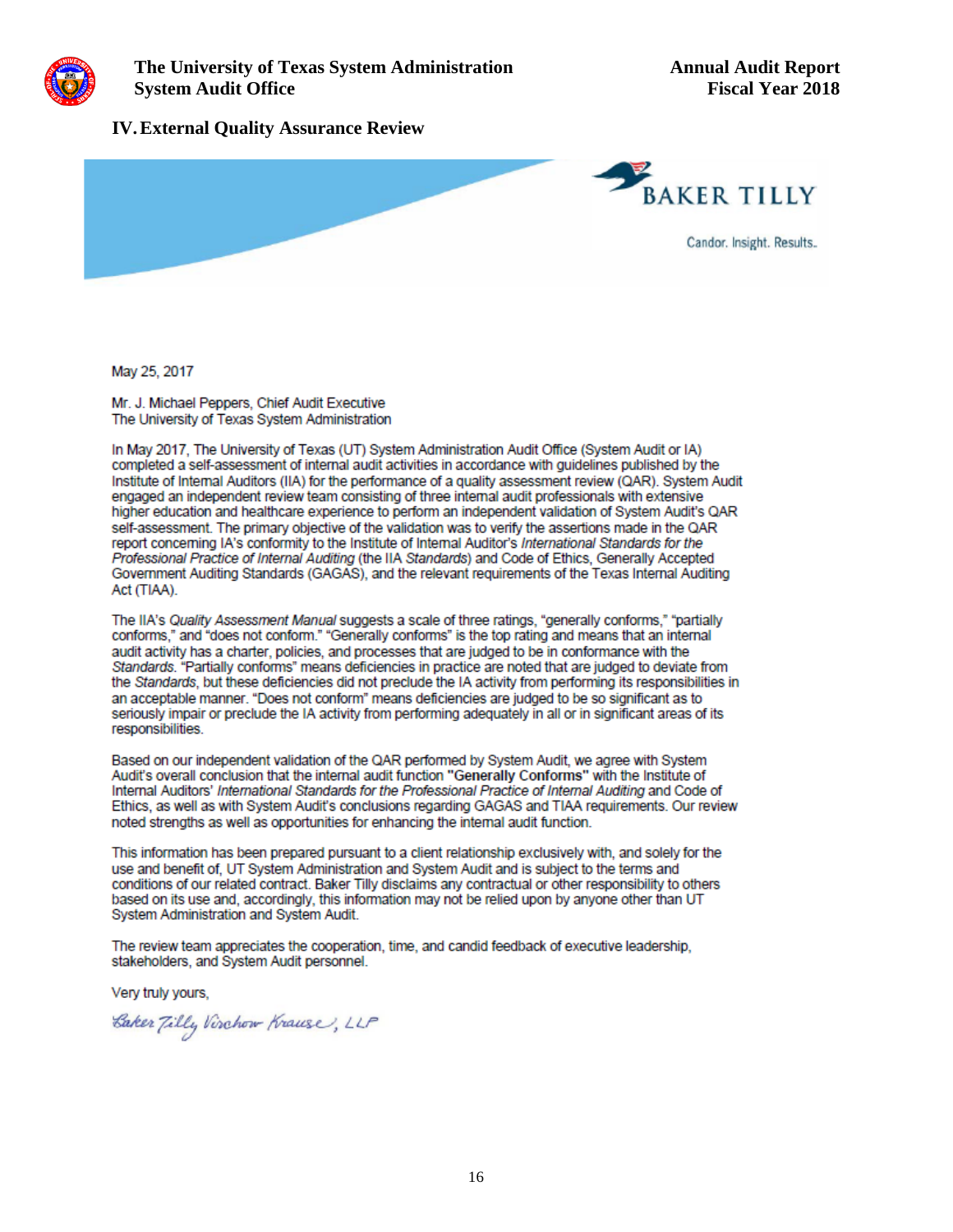

### **V. Internal Audit Plan for Fiscal Year 2019**

| FY 2019 Audit Plan                                                                              | <b>Budget</b> | % of Total | <b>General Objective/Description</b>                                                                                                                                                      |
|-------------------------------------------------------------------------------------------------|---------------|------------|-------------------------------------------------------------------------------------------------------------------------------------------------------------------------------------------|
| <b>Assurance Engagements</b>                                                                    |               |            |                                                                                                                                                                                           |
| Internal Lending Program (ILP) Audit                                                            | 500           |            | Determine if ILP management processes are adequate and appropriate.                                                                                                                       |
| Oil and Gas Audit - TBD Company                                                                 | 500           |            | Determine if selected operator has accurately reported and paid royalties to<br>University Lands.                                                                                         |
| Contracting Monitoring Process Audit                                                            | 400           |            | Determine if contract monitoring processes/controls are adequate and functioning.                                                                                                         |
| System Administration Wireless Networks Audit                                                   | 400           |            | Determine if there are adequate processes/controls for managing the wireless<br>networks in the new System Administration office building.                                                |
| Texas Administrative Code (TAC) Section 202 Audit<br>Assistance                                 | 90            |            | Assist UTT and UTHSCT internal audit in their TAC Section 202 audits.                                                                                                                     |
| Incident Detection and Response Audit (TAC Section<br>202) - System Administration              | 400           |            | Determine if there are adequate processes/controls for detecting and responding to<br>cybersecurity incidents, and if they comply with TAC 202 information security<br>control standards. |
| UTIMCO TBD Audit                                                                                | 400           |            | Audit area will be chosen based on risk with UTIMCO management/Audit & Ethics<br>Committee.                                                                                               |
| Group Purchasing Organization (GPO) Accreditation<br>Applications Review and Control Validation | 250           |            | Determine if controls, as reported by GPO accreditation applicant, meet standards and<br>are functioning as represented for a sample GPO.                                                 |
| Various Carryforward Audits                                                                     | 200           |            | Completion of various FY 2018 risk based audits.                                                                                                                                          |
| <b>Assurance Engagements Subtotal</b>                                                           | 3140          | 15.8%      |                                                                                                                                                                                           |
| <b>Required Engagements</b>                                                                     |               |            |                                                                                                                                                                                           |
| Teacher Retirement System (TRS) Employer Audit                                                  | 350           |            | Determine accuracy/completeness of employee data reported to TRS.                                                                                                                         |
| UT System Administration & Consolidated Financial<br>Audit Assistance                           | 370           |            | Assist the external auditor and institutions on the FY 2018 financial statements audit.                                                                                                   |
| Joint Admissions Medical Program (JAMP) Audit                                                   | 150           |            | Provide opinion on JAMP financial statements.                                                                                                                                             |
| NCAA Agreed-Upon Procedures                                                                     | 1650          |            | Perform procedures on revenues/expenses of athletics at UTA, UTEP, UTPB,<br>UTRGV, and UTSA.                                                                                              |
| Chief Administrator Travel, Entertainment & University                                          | 1000          |            | Determine if expenses are appropriate, accurate, and in compliance with applicable                                                                                                        |
| Residence Maintenance Expense Audits                                                            |               |            | policies.                                                                                                                                                                                 |
| Carryforward Audits                                                                             | 500<br>4020   | 20.2%      | Completion of FY 2018 required audits.                                                                                                                                                    |
| <b>Required Engagements Subtotal</b>                                                            |               |            |                                                                                                                                                                                           |
| Advisory and Consulting Engagements<br>Enterprise Risk Management (ERM) Consulting              | 400           |            | Assist Compliance with development of an ERM process for UT System.                                                                                                                       |
| Benefitfocus <sup>®</sup> Consulting                                                            | 100           |            | Assist the Office of Employee Benefits on implementation of benefits replacement                                                                                                          |
|                                                                                                 |               |            | system.                                                                                                                                                                                   |
| Construction Consulting - UT Austin, UTSW, UTMB,<br>and UTMDACC                                 | 100           |            | Assist institutions with delegated approval authority to ensure there are proper<br>processes/controls over major capital construction.                                                   |
| UT Health Intelligence Platform (HIP) Consulting                                                | 100           |            | Participate in project meetings related to the development of UT-HIP.                                                                                                                     |
| Board Office Information Security Consulting                                                    | 200           |            | Review processes and controls to assess the IT protections (e.g., security, access,<br>etc.) that are in place over confidential information.                                             |
| Donor Gift Management Process Consulting                                                        | 150           |            | Review processes in place to track donor gift funds used by System Administration.                                                                                                        |
| Cybersecurity Reporting Framework                                                               | 50            |            | Coordinate Cybersecurity Reporting Framework project.                                                                                                                                     |
| NCAA Athletics Consulting Assistance - UTT                                                      | 50            |            | Assist UTT internal audit, as needed, related to the institution's transition to be<br>NCAA Division II.                                                                                  |
| System Administration Committees and Councils                                                   | 300           |            | Participate on System Administration Committees and Councils, including UT Share<br>Operating and Executive Committees.                                                                   |
| General Audit Assistance to System Administration                                               | 200           |            | Provide general assistance and support to System Administration departments and<br>response to management requests.                                                                       |
| <b>Advisory and Consulting Engagements Subtotal</b><br><b>Reserve</b>                           | 1650          | 8.3%       |                                                                                                                                                                                           |
| <b>TBD Special Requests</b>                                                                     | 600           |            | Assist executive management in addressing unexpected issues.                                                                                                                              |
| <b>Reserve Subtotal</b>                                                                         | 600           | 3.0%       |                                                                                                                                                                                           |
| <b>Investigations</b>                                                                           |               |            |                                                                                                                                                                                           |
| <b>Investigations Reserve</b>                                                                   | 600           |            | Reserve for investigations that may arise.                                                                                                                                                |
| <b>Investigations Subtotal</b>                                                                  | 600           | 3.0%       |                                                                                                                                                                                           |
| <b>Follow-Up</b>                                                                                |               |            |                                                                                                                                                                                           |
| System Audit Follow Up Procedures                                                               | 500           |            | Follow-up on open recommendations from previous audits conducted by System<br>Audit.                                                                                                      |
| <b>Follow-Up Subtotal</b>                                                                       | 500           | 2.5%       |                                                                                                                                                                                           |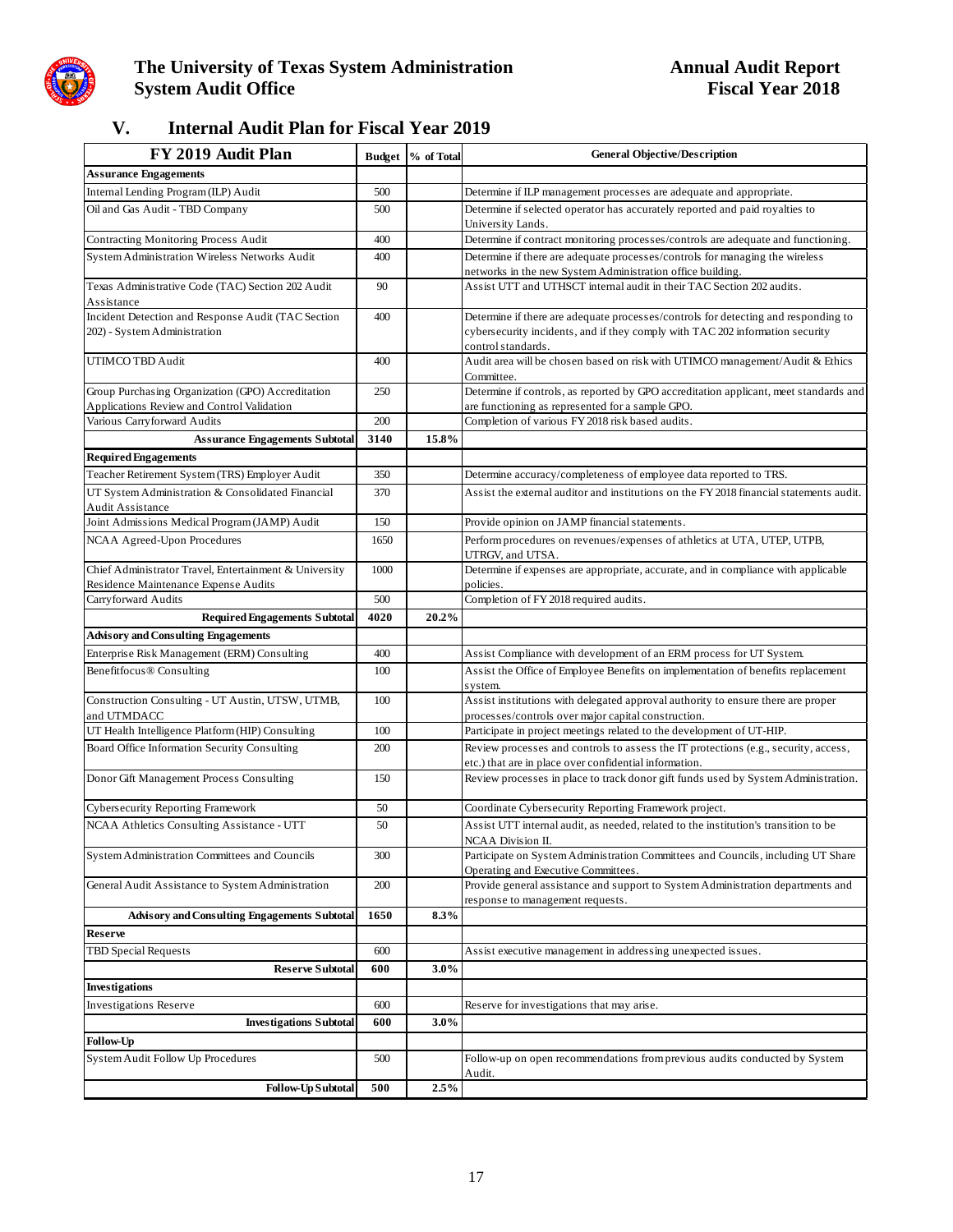

| FY 2019 Audit Plan                                                               |       | Budget % of Total | <b>General Objective/Description</b>                                                                                                                                                                   |
|----------------------------------------------------------------------------------|-------|-------------------|--------------------------------------------------------------------------------------------------------------------------------------------------------------------------------------------------------|
| <b>Development - Operations</b>                                                  |       |                   |                                                                                                                                                                                                        |
| Internal Audit Strategy and Assistance to Institutions                           | 1650  |                   | Develop strategy. Provide oversight, guidance, and assistance to internal audit<br>Systemwide.                                                                                                         |
| Systemwide Internal Audit Council, Communication, and<br>Education               | 600   |                   | Manage Internal Audit Council meetings. Develop and deliver educational materials<br>and communications to internal audit Systemwide.                                                                  |
| <b>Tracking Systems</b>                                                          | 350   |                   | Track audit reports, fraud/investigation activities, audit findings, etc. Systemwide.                                                                                                                  |
| Data Analytics                                                                   | 1000  |                   | Provide data analytics technical operations, script development, guidance, and<br>support to internal audit.                                                                                           |
| Audit, Compliance, and Risk Management Committee<br>(ACRMC) and Board of Regents | 400   |                   | Prepare for ACRMC and Board of Regents meetings and address other requests from<br>Regents.                                                                                                            |
| UT System Administration Internal Audit Committee                                | 400   |                   | Prepare for and attend System Administration Internal Audit Committee meetings.                                                                                                                        |
| Systemwide Annual Risk Assessment and Audit Plan                                 | 600   |                   | Prepare the Systemwide annual audit plan (including for System Audit Office) for<br>approval by the ACRMC and analyze Systemwide trends.                                                               |
| Systemwide TeamMate Administration Process and<br>Support, Website Management    | 700   |                   | Support the Systemwide administration of the audit management software<br>(TeamMate) and develop P&Ps. Manage/update websites.                                                                         |
| Management of the Internal Audit Activity                                        | 500   |                   | Manage the System Audit Office's internal audit activities such as prioritization and<br>status updates of engagements.                                                                                |
| UTIMCO Meetings and Oversight Activities                                         | 40    |                   | Attend UTIMCO Board of Directors, Committee, and other oversight meetings.                                                                                                                             |
| <b>External Reporting and Requests</b>                                           | 50    |                   | Prepare State Auditor's Office (SAO) annual report and other SAO/ external agencies<br>reporting requests. Includes SB20 Compliance work.                                                              |
| <b>System Audit Quality Assurance Activities</b>                                 | 100   |                   | Conduct internal quality assurance activities, including quality related enhancements<br>to System Audit Office's P&P and implementation of recommendations from External<br>Quality Assessment (EQA). |
| <b>Development - Operations Subtotal</b>                                         | 6390  | 32.1%             |                                                                                                                                                                                                        |
| <b>Development - Initiatives and Education</b>                                   |       |                   |                                                                                                                                                                                                        |
| Quality Program and Metrics Implementation                                       | 200   |                   | Strengthen leading practice and standards use with quality program implementation<br>(Post TeamMate Implementation/EQA metrics).                                                                       |
| Resource Capabilities and Knowledge/Resource<br>Management                       | 250   |                   | Expand resources and capabilities of auditors and facilitate knowledge/resource<br>management development. Pilot Office 365 functionality for communication, resource<br>management, etc.              |
| Systemwide Initiative - Advisory Services                                        | 500   |                   | Systemwide Initiative to add more value through Advisory, Risk Based, and<br>Consulting services.                                                                                                      |
| Systemwide Initiative - Auditor IT Skill Development                             | 500   |                   | Systemwide Initiative to develop IT audit capabilities in all auditors.                                                                                                                                |
| <b>Internal Audit Staff Training and Professional</b><br>Organizations           | 1550  |                   | Attend CPE training and participate in professional organizations.                                                                                                                                     |
| <b>Development - Initiatives and Education Subtotal</b>                          | 3000  | 15.1%             |                                                                                                                                                                                                        |
| <b>Total Budgeted Hours</b>                                                      | 19900 | 100.0%            |                                                                                                                                                                                                        |

#### *Risk Assessment/Methodology Used to Develop FY 2019 Annual Audit Plan & High Risks Not Included*

The Audit Plan outlines the internal audit activities that will be performed by the System Audit Office during FY 2019 in accordance with responsibilities established by UT System, the TIAA, the IIA *Standards*, and GAGAS. The plan is prepared using a risk-based approach to ensure that areas and activities with the greatest risk are identified for consideration to be audited. The Audit Plan includes audit work, which is included in the Assurance, Advisory and Consulting, Required, Investigations, and Follow-up sections; Development – Operations (ongoing System Administration and oversight activities); and Development – Initiatives & Education (developmental initiatives that may be employed over multiple years). The Audit Plan was approved by the UT System Administration Internal Audit Committee on 7/23/18 and by the UT System Board of Regents' Audit, Compliance, and Risk Management Committee on 8/9/18 as part of the Systemwide Audit Plan.

The System Audit Office's risk assessment approach was accomplished by defining important strategic initiatives and operational objectives of each of the System Administration offices. The risk assessment process was updated from past years by starting with activities self-assessed as important by over 30 System Administration offices. Activities were given risk ratings for Probability and Impact by the respective office. Subsequently, meetings were held with department heads, members of executive management, and other risk collaborators to review the activities, risks, and potential audits and consulting projects. Final ratings also incorporated past audit coverage and other interrelated risks. Using the risk ratings, engagements were identified to address the highest risks. In addition, the FY 2019 Audit Plan includes other required audits and reserve time for unanticipated items. As IT risks were the most prevalent in the prior years' risk assessment, additional focus was placed on IT risk through collaboration with IT and Information Security leadership to identify and agree upon critical services and